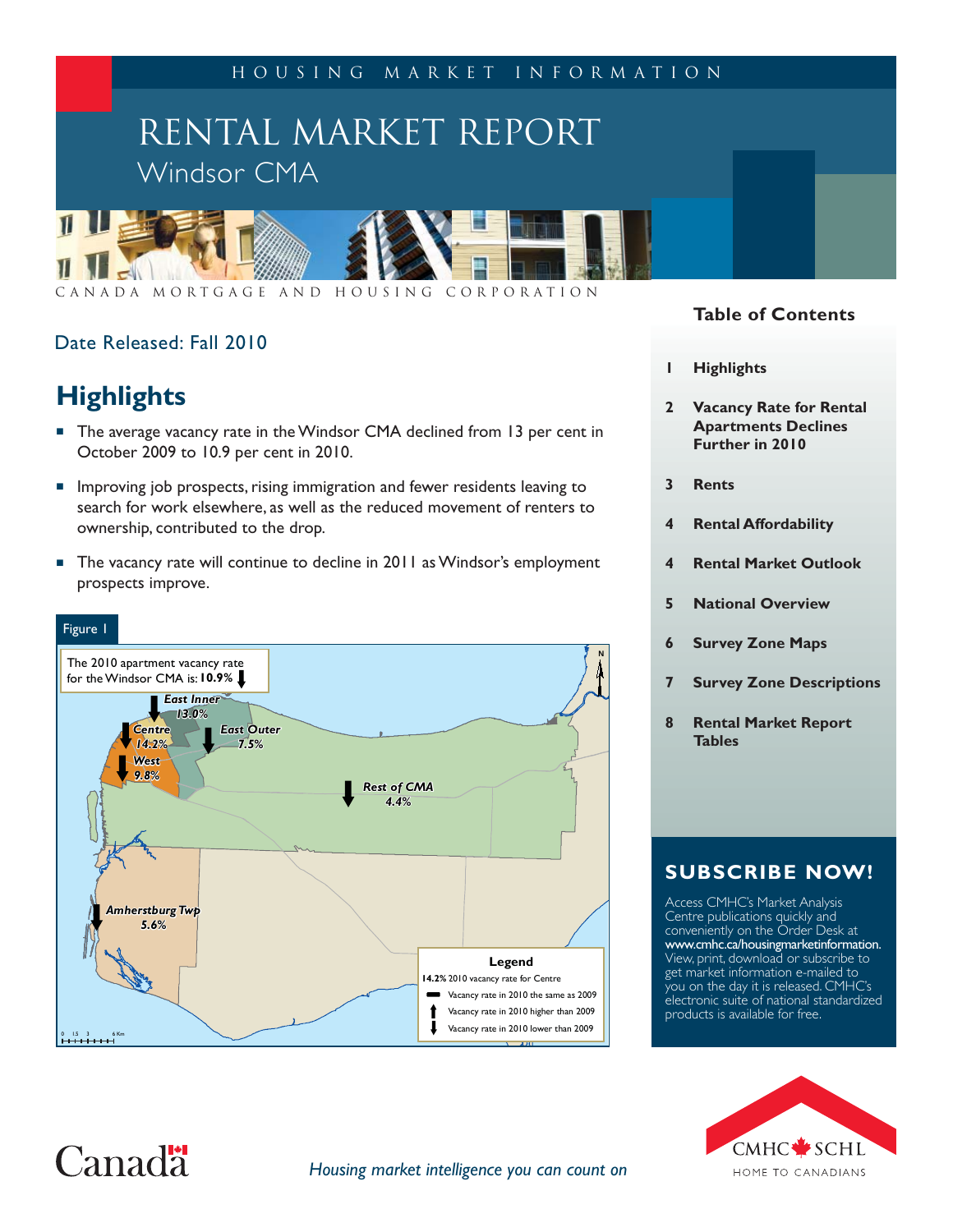

## **Vacancy Rate for Rental Apartments Declines Further in 2010**

The vacancy rate for privately-initiated rental apartment units in the Windsor Census Metropolitan Area (CMA) continued to decline in 2010 from the record 14.6 per cent in October 2008. Vacancy rates were lower for all apartment types except three or more bedroom units. Changes in both supply and demand contributed to the continuing decline in the number of vacant rental apartments in Windsor this fall.

CMHC's availability rate measures the percentage of units that are on the market, although they may not be vacant. High availability rates indicate that the movement from rental to homeownership remains strong. It also indicates that with the numerous vacant units available, renters are able to move easily among units if a better unit becomes available. For the Windsor CMA, the availability rate decreased from 14.9 per cent in October 2009 to 12.5 per cent in October 2010. The difference between the vacancy rate and the

availability rate stands at 1.6 per cent in the Windsor CMA, down from 1.9 per cent. The difference suggests that landlords have had somewhat less success in finding new tenants to replace those who have given notice.

Declining supply led to about onethird of the decline in the vacancy rate as the universe decreased by 105 units from the fall 2009 survey, leaving 14,651units and the smallest universe since 1993. The decline was due to the permanent removal of 28 units and the temporary removal of 77 units. There were no new units completed and added to the survey.

On the demand side, the vacancy rate was greatly impacted by outmigration over the past several years as people left the area in search of employment opportunities. Windsor's population decreased for the period 2007-2009 (most recent data). At July 1, 2009, the Windsor CMA had 1,879 less inhabitants than the year before. Negative net interprovincial migration was the main reason for this decrease. On the other hand, net international migration reached a four year high locally in 2009. Research by CMHC indicates that these international

migrants have a high propensity to be renters during their first few years, which would support rental demand. Preliminary estimates for international migration to Ontario are greater than anticipated for 2010 and Windsor benefits from this increase. Interprovincial outflows from Ontario are also down significantly in 2010.

Windsor's resale market has stabilized, slowing the movement of renters to homeownership and helping exert downward pressure on vacancies. Sales were pushed well above trend later in 2009 and earlier in 2010 as first-time buyers moved their purchases forward to avoid anticipated mortgage rate increases and to take advantage of favourable buying conditions. This contributed to rising vacancy rates this spring, which prompted lower asking rents to fill vacant units. By the fall, less pent-up demand and more purchases brought forward meant fewer households were shifting into the ownership market.

Windsor's employment picture appears to be improving – another good news story for rental demand. The Conference Board of Canada's Help-Wanted index, an indicator of the number of job ads, was higher year-over-year in September for Windsor and has been trending up since early 2010. This corresponds with the 21 per cent drop in employment insurance claims for the same period. Overall employment levels have slowly been rising and will post an annual gain of more than two per cent. By sector, transportation and warehousing and construction have shown the strongest job gains and average weekly wages for these sectors are more supportive of the rental market than the ownership. The employment rate for 15-24 year olds (traditionally new renters) bottomed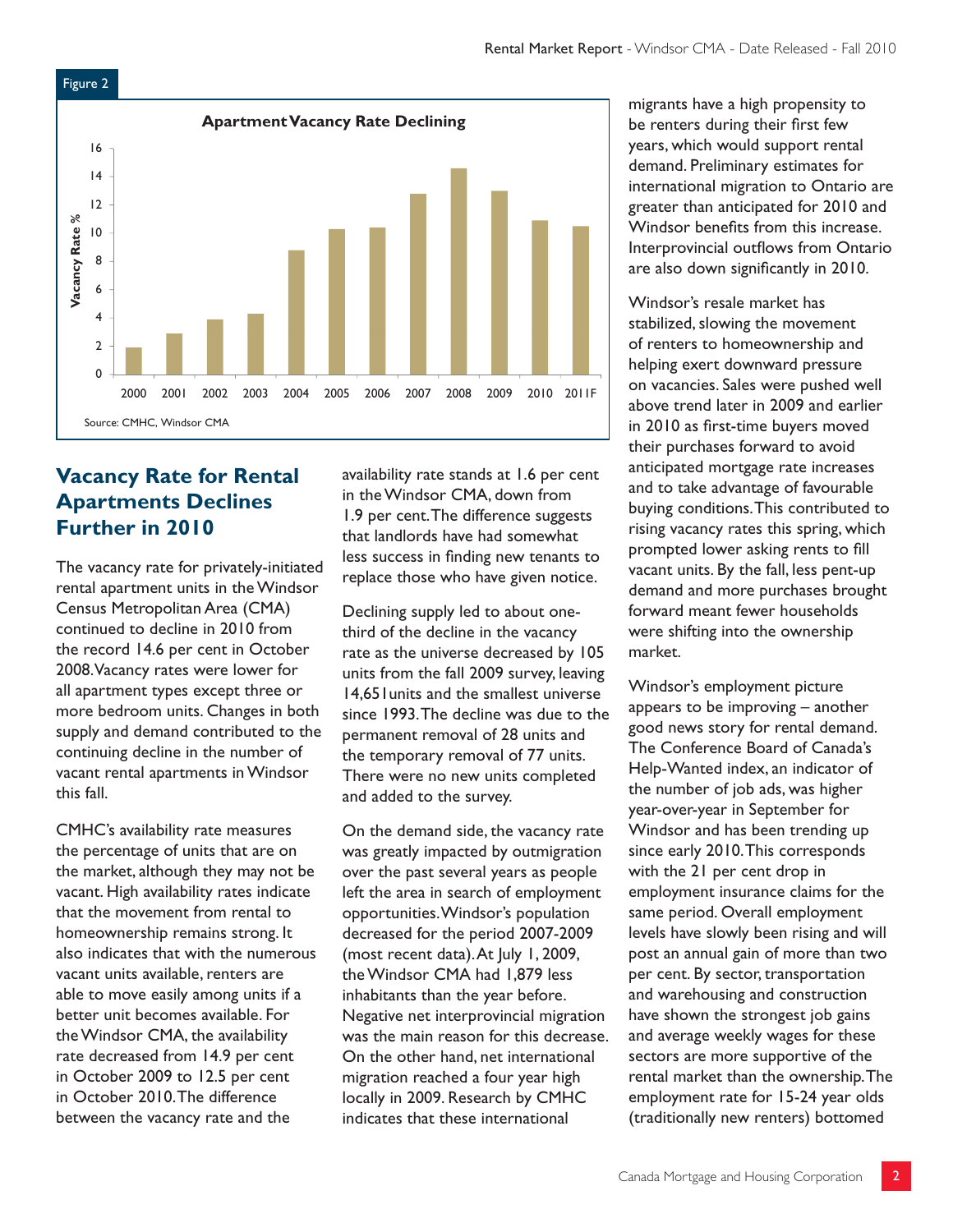

out last fall and trended back up through to the third quarter of 2010, mirroring the strong employment growth in the second and third quarter. This was a significant change from last year when high youth unemployment translated into low rental demand. In the 2006 Census, this group represented 10.4 per cent of the renter households in Windsor and 14 per cent of the population, with the majority still living at home. With stronger employment opportunities they should be able to move out and start their own households more easily, creating rental demand.

Young adults may choose to rent in downtown Windsor due to the central location and lower rents. The vacancy rate was highest here in part due to the large proportion of structures constructed before 1960, which often require more repairs and therefore may be considered less desirable by potential tenants. This area also encompasses the bulk of the bachelor universe and structures with three to five units, both of which had more than one in five units vacant this fall.

Greater post-secondary student enrolment contributed to a decline

in the vacancy rate in Zone 4 where both the University of Windsor and St. Clair College are located. The number of vacant units dropped by more than the universe as students were attracted by falling average rents, which have declined a total of 5.4 per cent and 3.4 per cent for one- and two-bedroom units respectively over the last two years

Traditionally in Windsor the location most renters choose is Zone 3- East Outer, which had the lowest overall vacancy rate in the City at 7.5 per cent. This zone includes

larger buildings with prime locations along the river which are more attractive to tenants. These buildings offer newer units and professional on-site management. As well the larger property management firms have the resources available to offer rental incentives, which many smaller landlords do not. The trend for larger buildings to have vacancy rates below the market average despite having the highest average rents continued in 2010.

The vacancy rate for townhouses changed direction this fall and declined 2.5 points to 10.0 per cent, the lowest rate in four years. Supply was virtually unchanged at 583 units, so the decline in the vacancy rate reflects an increase in demand for townhouse units. This demand increase is likely a response to the drop in the average rent for a three-plus-bedroom townhouse, which at \$829 was \$105 lower than last year.

### **Rents**

CMHC has introduced a measure for the change in rents for existing structures. By focusing on existing structures, the impact of new

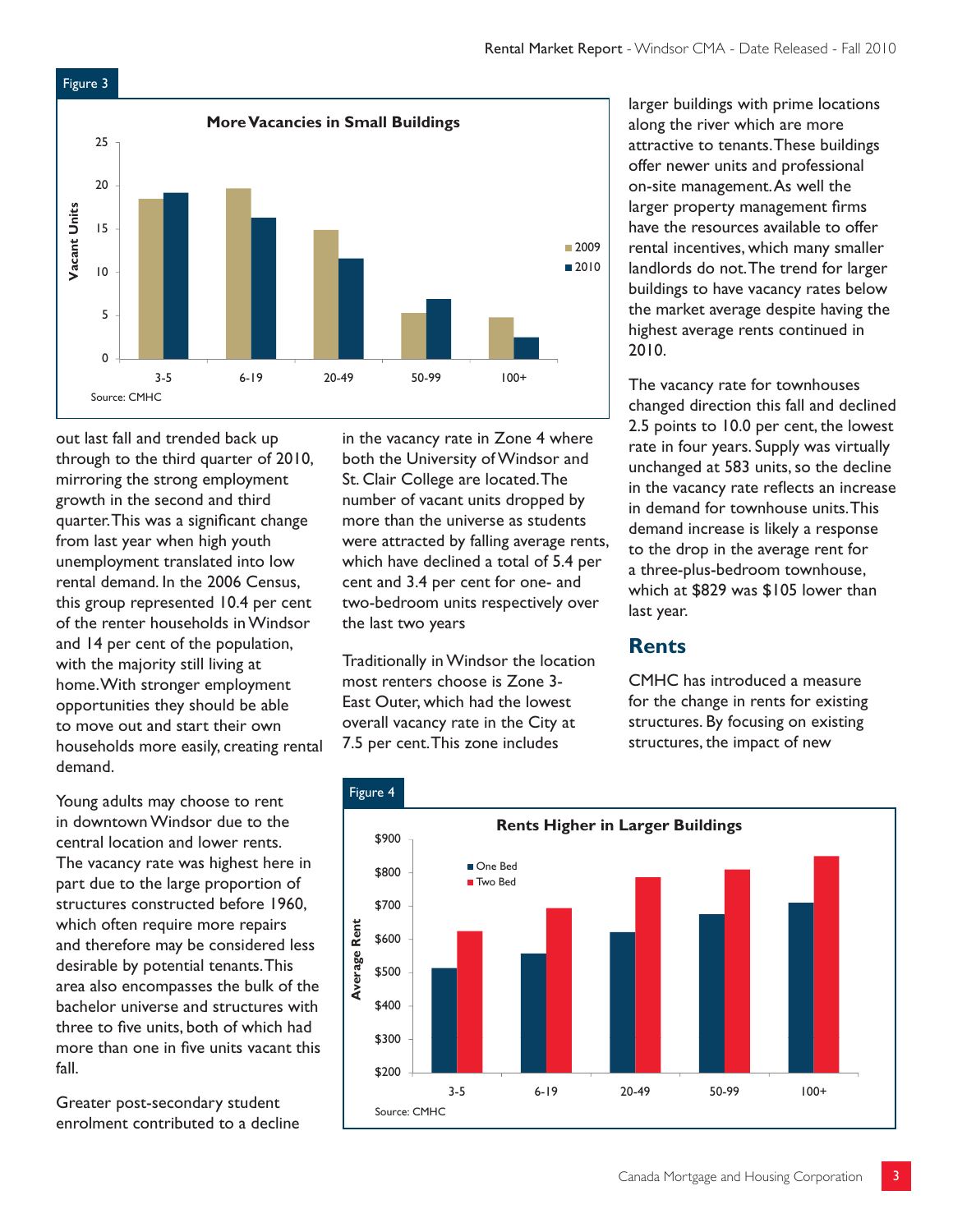

structures and conversions added to the rental universe between surveys is excluded. This provides a better indication of the rent increase due to changes in market conditions, as opposed to changes in the mix of apartments in the rental stock. For the Windsor CMA, the wide selection of units available for rent has meant that the average rent for a twobedroom apartment unit in an existing structure in both the 2009 and 2010 survey showed no significant change from October 2009 to October 2010. Above average vacancy rates

in the Windsor CMA, has kept rent increases below the provinces rent review guideline amount most years during the past decade.

### **Rental Affordability**

CMHC's rental affordability indicator for Windsor was up in 2010 at 99, while the cost of renting a median priced two-bedroom apartment remained stable at \$750. Although the two-bedroom rent was the lowest of any CMA in Ontario, incomes are also lower and Windsor

is only mid-range in Ontario with respect to rental affordability. The three-year moving average of median income of renter households increased slightly, explaining the improvement in affordability. This also contributed to the increased demand for rental units.

#### **Rental Market Outlook**

The average rental apartment vacancy rate will tighten further in 2011, with the vacancy rate falling again to 10.5 per cent. Slowing outmigration and more in-migration due to rising immigration, the reduction in affordability for firsttime homebuyers, and a balanced resale market which will reduce the number of single rental units (homes people were unable to sell and therefore decided to rent until the market improved) will all contribute to fewer vacant units. Employment levels will begin to slowly improve in 2011 as major infrastructure projects get underway. Rent increases will be virtually non-existent as landlords try to maintain rents on paper and offer other incentives to keep and attract tenants.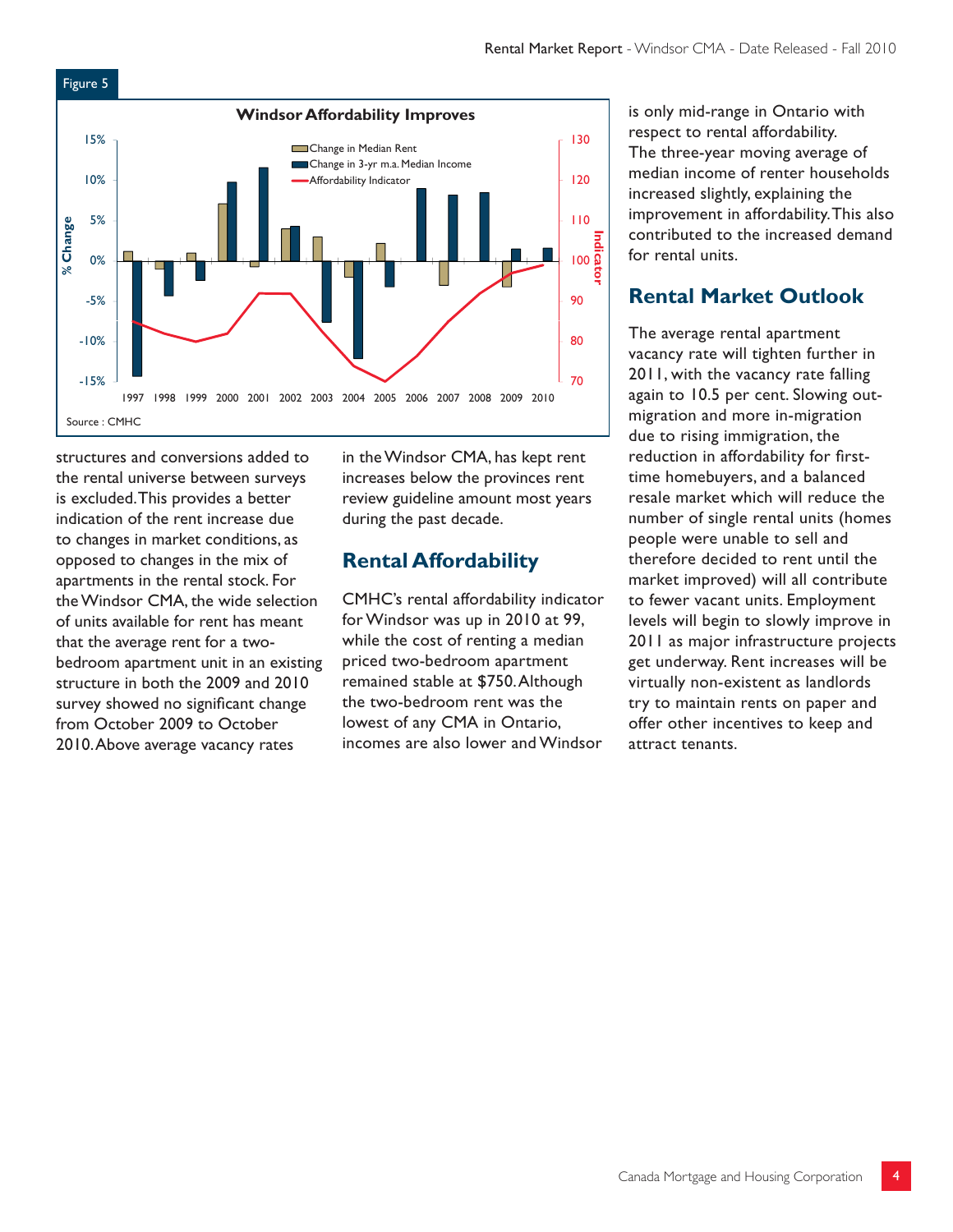## **National Vacancy Rate Decreased in October 2010**

The average rental apartment vacancy rate in Canada's 35 major centres decreased to 2.6 per cent in October 2010 from 2.8 in October 2009.

Immigration continues to be a strong driver in increasing rental housing demand. Recent immigrants tend to rent first before becoming homeowners. Also, improving economic conditions have likely boosted the demand for rental housing, thus pushing vacancy rates downward. Moderating this, however, is lower levels of youth employment, which likely reduced household formation among young adults (under 24 years of age) who are predominantly renters.

The Canadian average two-bedroom rent in new and existing structures was \$860 in 2010 compared to \$836 in 2009. With respect to the CMAs, the highest average monthly rents for two-bedroom apartments in new and existing structures in Canada's major centres were in Vancouver (\$1,195), Toronto (\$1,123), Calgary (\$1,069), Ottawa-Gatineau (Ontario Part \$1,048), Victoria (\$1,024), and Edmonton (\$1,015).These are the only major centres with average rents at or above \$1,000 per month. The lowest average monthly rents for two-bedroom apartments were in Trois-Rivières (\$533), Saguenay (\$535) and Sherbrooke (\$566).

Provincially, the highest average monthly rents were in Alberta (\$1,036), British Columbia (\$1,019) and Ontario (\$980), while the lowest monthly rents were in Québec (\$666), Newfoundland and Labrador, and New Brunswick (both \$668).

1

Year-over-year comparison of average rents can be slightly misleading because rents in newly built structures tend to be higher than in existing buildings. By excluding new structures, we can get a better indication of actual rent increases paid by tenants. The average rent for two-bedroom apartments in existing structures across Canada's 35 major centres increased 2.4 per cent between October 2009 and October 2010, a similar pace of rent increase to what was observed between October 2008 and October 2009 (2.3 per cent). The major centres with the largest increases in average rent were St. John's (8.9 per cent), Regina (6.3 per cent) and Winnipeg (4.5 per cent). These increases reflect the tight rental market conditions prevailing in these CMAs. Average rents in existing structures decreased in Calgary (-2.7 per cent), and Windsor (-0.4 per cent).

CMHC's October 2010 Rental Market Survey also covers condominium apartments offered for rent in Calgary, Edmonton, Montréal, Ottawa, Québec, Regina, Saskatoon, Toronto, Vancouver, and Victoria. Vacancy rates for rental condominium apartments were 2.0 per cent or below in 6 of the 10 centres surveyed. Rental condominium vacancy rates were the lowest in Saskatoon (0.9 per cent), Regina (1.4 per cent) and Victoria (1.6 per cent). The highest vacancy rates for rental condominium apartments occurred in Edmonton (5.2 per cent), Calgary (5.2 per cent) and Montréal (4.2 per cent). The highest average monthly rents for two-bedroom condominium apartments were in

Vancouver (\$1,610), Toronto (\$1,590), Calgary (\$1,385) and Ottawa-Gatineau (Ontario part, \$1,212). All surveyed centres posted average monthly rents for two-bedroom condominium apartments that were higher than average monthly rents for two-bedroom private apartments in the conventional rental market.

| <b>Apartment Vacancy Rates (%)</b> |                  |                  |
|------------------------------------|------------------|------------------|
| by Major Centres                   |                  |                  |
|                                    | $Oct-09$<br>6.1  | $Oct-10$         |
| Abbotsford                         |                  | 6.5              |
| <b>Barrie</b>                      | 3.8              | 3.4              |
| <b>Brantford</b>                   | 3.3              | 3.7              |
| Calgary                            | 5.3              | 3.6              |
| Edmonton                           | 4.5              | 4.2              |
| Gatineau                           | 2.2              | 2.5              |
| <b>Greater Sudbury</b>             | 2.9              | 3.0              |
| Guelph                             | 4.1              | 3.4              |
| Halifax                            | 2.9              | 2.6              |
| Hamilton                           | 4.0              | 3.7              |
| Kelowna                            | 3.0              | 3.5              |
| Kingston                           | 1.3              | 1.0              |
| Kitchener                          | 3.3              | 2.6              |
| London                             | 5.0              | 5.0              |
| Moncton                            | 3.8              | 4.2              |
| Montréal                           | 2.5              | 2.7              |
| Oshawa                             | 4.2              | 3.0              |
| Ottawa                             | 1.5              | 1.6              |
| Peterborough                       | 6.0              | 4.1              |
| Ouébec                             | 0.6              | 1.0              |
| Regina                             | 0.6              | 1.0              |
| Saguenay                           | 1.5              | 1.8              |
| Saint John                         | 3.6              | 5.1              |
| Saskatoon                          | 1.9              | 2.6              |
| Sherbrooke                         | 3.9              | 4.6              |
| St. Catharines-Niagara             | 4.4              | 4.4              |
| St. John's                         | 0.9              | $\overline{1}$ . |
| <b>Thunder Bay</b>                 | 2.3              | 2.2              |
| Toronto                            | 3.1              | 2.1              |
| <b>Trois-Rivières</b>              | 2.7              | 3.9              |
| Vancouver                          | 2.1              | 1.9              |
| Victoria                           | 1.4              | 1.5              |
| Windsor                            | 13.0             | 10.9             |
| Winnipeg                           | $\overline{1}$ . | 0.8              |
| Total                              | 2.8              | 2.6              |

 Major centres are based on Statistics Canada Census Metropolitan Areas (CMAs) with the exception of the Ottawa-Gatineau CMA which is treated as two centres for Rental Market Survey purposes and Charlottetown which is a Census Agglomeration (CA).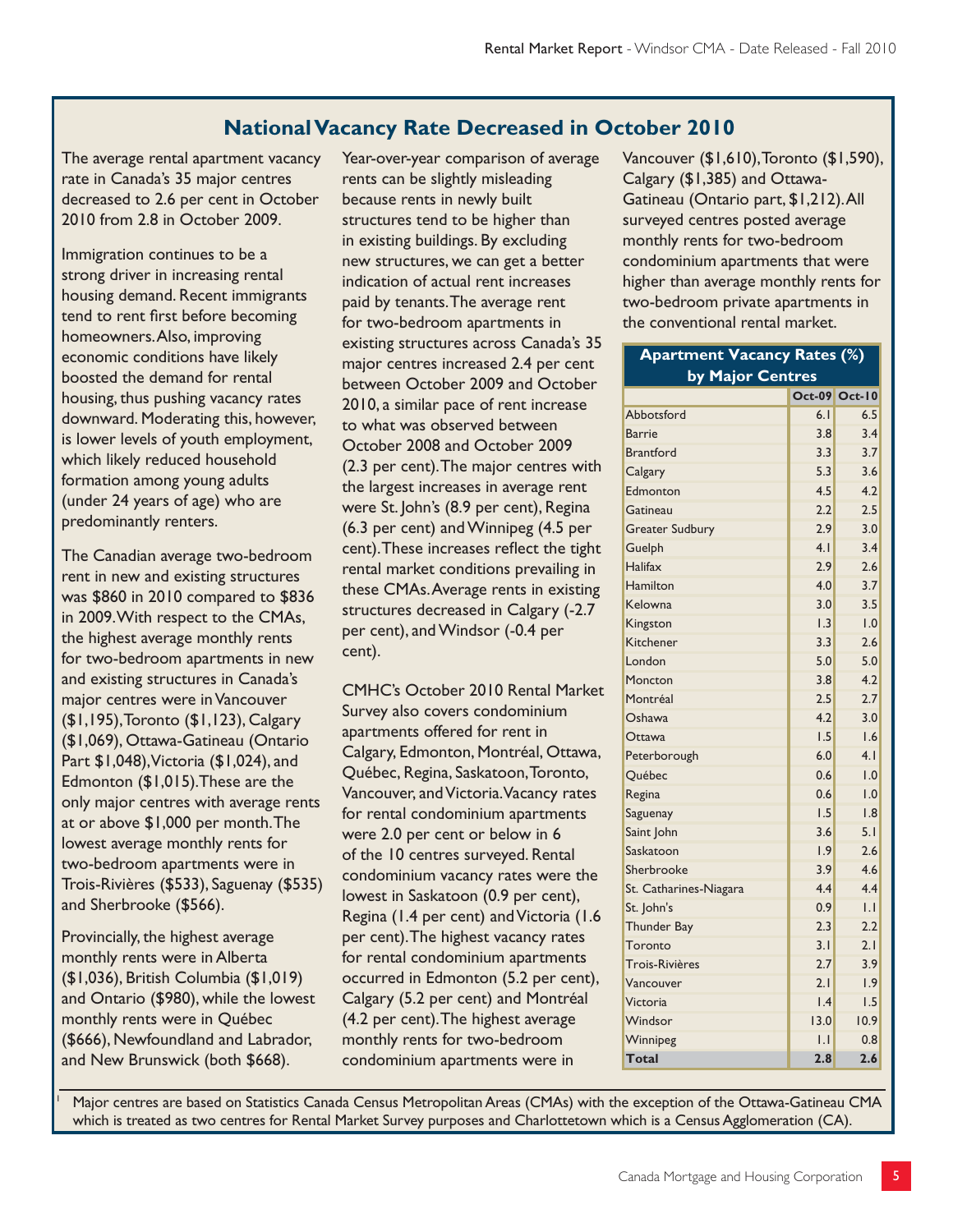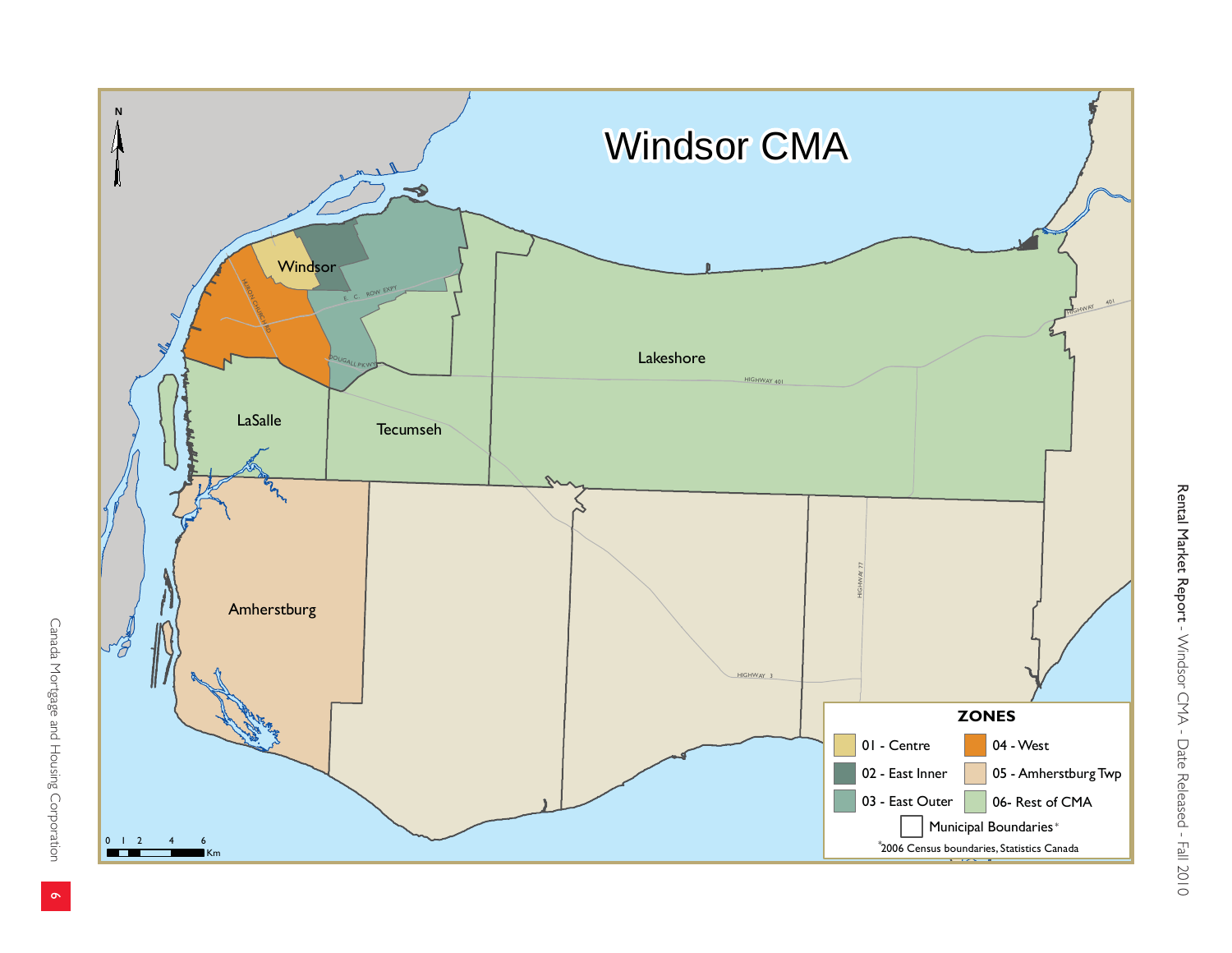|           | <b>RMS ZONE DESCRIPTIONS - WINDSOR CMA</b>                                                                                 |
|-----------|----------------------------------------------------------------------------------------------------------------------------|
| Zone I    | Centre - North: Detroit River; East: Pierre, Moy Parkwood; South: C.P. Rail, Ypres Blvd.; West: Conrail.                   |
| Zone 2    |                                                                                                                            |
|           | East Inner - North: Detroit River; East: Buckingham, Raymo, Norman, Chrysler; South: C.P. Rail, Tecumseh Rd; West: Zone 1. |
| Zone 3    | East Outer - North: Detroit River; East: City Limit; South: City Limit; West: Zone 2.                                      |
| Zone 4    | West - North: Conrail; East: Howard Avenue; South: City Limit; West: Zone 3.                                               |
| Zones 1-4 | <b>Windsor City</b>                                                                                                        |
| Zone 5    | <b>Amherstburg Twp</b>                                                                                                     |
| Zone 6    | Rest of CMA - Includes: Essex T., LaSalle T., Lakeshore Twp., St. Clair Beach V./ Sandwich South Twp./Tecumseh T.          |
| Zones 1-9 | <b>Windsor CMA</b>                                                                                                         |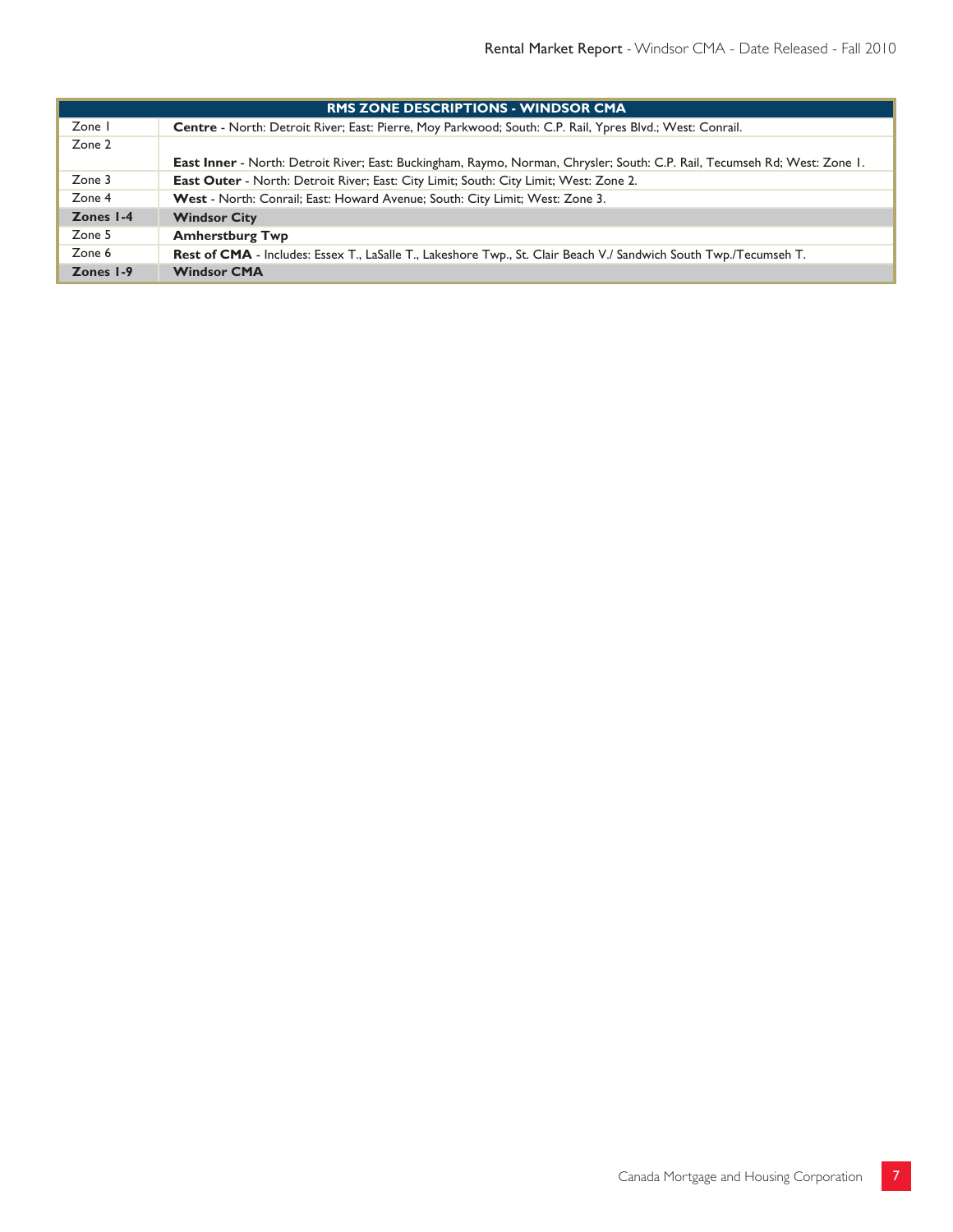# Rental Market Report Tables

#### Available in ALL Rental Market Reports

#### **Private Apartment Data:**

- 1.1.1 Vacancy Rates (%) by Zone and Bedroom Type
- 1.1.2 Average Rents (\$) by Zone and Bedroom Type
- 1.1.3 Number of Units Vacant and Universe by Zone and Bedroom Type
- 1.1.4 Availability Rates (%) by Zone and Bedroom Type
- 1.1.5 Estimate of Percentage Change (%) of Average Rent
- 1.2.1 Vacancy Rates (%) by Year of Construction and Bedroom Type
- 1.2.2 Average Rents (\$) by Year of Construction and Bedroom Type
- 1.3.1 Vacancy Rates (%) by Structure Size and Bedroom Type
- 1.3.2 Average Rents (\$) by Structure Size and Bedroom Type
- 1.4 Vacancy Rates (%) by Rent Range and Bedroom Type

#### Available in SELECTED Rental Market Reports

# **Private Apartment Data:**<br>1.3.3 Vacancy Rates (%)

Vacancy Rates (%) by structure Size and Zone

#### **Private Row (Townhouse) Data:**

- 2.1.1 Vacancy Rates (%) by Zone and Bedroom Type
- 2.1.2 Average Rents (\$) by Zone and Bedroom Type
- 2.1.3 Number of Units Vacant and Universe by Zone and Bedroom Type
- 2.1.4 Availability Rates (%) by Zone and Bedroom Type
- 2.1.5 Estimate of Percentage Change (%) of Average Rent

#### **Private Apartment and Row (Townhouse) Data:**

- 3.1.1 Vacancy Rates (%) by Zone and Bedroom Type
- 3.1.2 Average Rents (\$) by Zone and Bedroom Type
- 3.1.3 Number of Units Vacant and Universe by Zone and Bedroom Type
- 3.1.4 Availability Rates (%) by Zone and Bedroom Type
- 3.1.5 Estimate of Percentage Change (%) of Average Rent

#### Available in the Quebec, Montreal, Ottawa, Toronto, Regina, Saskatoon, Edmonton, Calgary, Vancouver and Victoria Reports

#### **Rental Condominium Apartment Data \***

- 4.1.1 Rental Condominium Apartments and Private Apartments in the RMS Vacancy Rates (%)
- 4.1.2 Rental Condominium Apartments and Private Apartments in the RMS Average Rents (\$)
- 4.1.3 Rental Condominium Apartments Average Rents (\$)
- 4.2.1 Rental Condominium Apartments and Private Apartments in the RMS Vacancy Rates (%) by Building Size
- 4.3.1 Condominium Universe, Rental Units, Percentage of Units in Rental and Vacancy Rate
- 4.3.2 Condominium Universe, Rental Units, Percentage of Units in Rental and Vacancy Rate by Building Size

#### Available in the Montreal, Toronto, Vancouver, St. John's, Halifax, Quebec, Barrie, Ottawa, Regina, Saskatoon, Calgary, Edmonton, Abbotsford, Kelowna and Victoria Reports

#### **Secondary Rented Unit Data**

- 5.1 Secondary Rented Unit Average Rents (\$) by Dwelling Type
- 5.2 Estimated Number of Households in Secondary Rented Units and Estimated Percentage of Households in Secondary Rented Units by Dwelling Type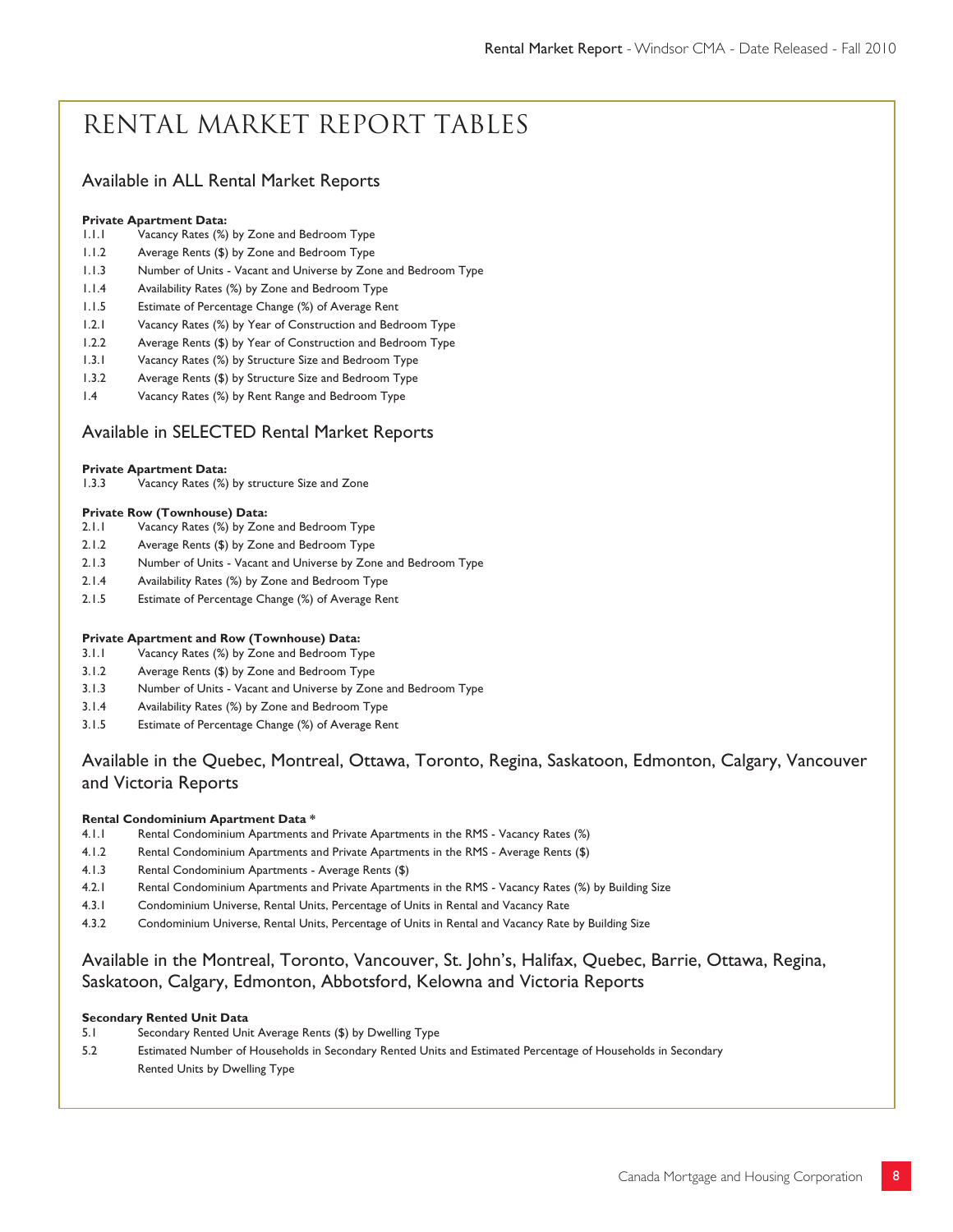|                                                                                       | <b>I.I.I Private Apartment Vacancy Rates (%)</b><br>by Zone and Bedroom Type<br><b>Windsor CMA</b> |          |               |          |               |          |               |          |               |           |  |  |  |  |  |
|---------------------------------------------------------------------------------------|----------------------------------------------------------------------------------------------------|----------|---------------|----------|---------------|----------|---------------|----------|---------------|-----------|--|--|--|--|--|
| 2 Bedroom<br><b>Bachelor</b><br><b>Bedroom</b><br>3 Bedroom +<br>Total<br><b>Zone</b> |                                                                                                    |          |               |          |               |          |               |          |               |           |  |  |  |  |  |
|                                                                                       | <b>Oct-09</b>                                                                                      | $Oct-10$ | <b>Oct-09</b> | $Oct-10$ | <b>Oct-09</b> | $Oct-10$ | <b>Oct-09</b> | $Oct-10$ | <b>Oct-09</b> | $Oct-10$  |  |  |  |  |  |
| Zone I - Centre                                                                       | 20.2                                                                                               | 21.5     | 3.0           | 2.3      | 16.6          | 15.0     | **            | $**$     | $15.6$ a      | $ 4.2 $ a |  |  |  |  |  |
| Zone 2 - East Inner                                                                   | $**$                                                                                               | $**$     | 18.9          | 15.4     | $15.4$ d      | 9.6      | $5.0$ d       | $**$     | 16.2          | 13.0 a    |  |  |  |  |  |
| Zone 3 - East Outer                                                                   | $**$                                                                                               | 7.8      | 8.9<br>b.     | 6.4      | $11.9$ c      | $8.5$ a  | $**$          | 10.4     | 10.5          | $7.5$ a   |  |  |  |  |  |
| Zone 4 - West                                                                         | 2.7 c                                                                                              | 8.6      | $11.6$ a      | 9.2 b    | 0.4 c         | 10.3     | **            | $**$     | $11.5$ a      | $9.8$ a   |  |  |  |  |  |
| Windsor City (Zones 1-4)                                                              | 16.8                                                                                               | 15.3     | 12.4          | 10.6     | 13.6          | 11.1     | 14.5          | 14.7     | 13.4          | 11.3      |  |  |  |  |  |
| Zone 5 - Amherstburg Township                                                         | 33.3 a                                                                                             | $**$     | 6.5<br>a      | 3.0      | 6.6 b         | $**$     | 0.0 a         | $**$     | $6.8$ a       | 5.6 c     |  |  |  |  |  |
| Zone 6 - Remainder                                                                    | $**$                                                                                               | **       | 9.7 b         | 6.5a     | $4.8$ a       | 2.5      | $4.7$ d       | 4.5      | $6.7$ a       | $4.4$ b   |  |  |  |  |  |
| <b>Windsor CMA</b>                                                                    | 16.9                                                                                               | 15.6     | 12.2          | 10.3     | 13.0          | 10.6     | 13.4          | 13.8     | 13.0          | 10.9      |  |  |  |  |  |

The following letter codes are used to indicate the reliability of the estimates:

a - Excellent, b- Very good, c - Good, d - Fair (Use with Caution)

\*\* Data suppressed to protect confidentiality or data not statistically reliable.

n/u: No units exist in the universe for this category n/s: No units exist in the sample for this category n/a: Not applicable

Please click Methodology or Data Reliability Tables Appendix link for more details

| 1.1.2 Private Apartment Average Rents (\$)<br>by Zone and Bedroom Type<br><b>Windsor CMA</b> |               |          |               |          |               |          |               |               |               |          |  |  |  |  |
|----------------------------------------------------------------------------------------------|---------------|----------|---------------|----------|---------------|----------|---------------|---------------|---------------|----------|--|--|--|--|
| <b>Bachelor</b><br><b>I</b> Bedroom<br>2 Bedroom<br>3 Bedroom +<br>Total<br><b>Zone</b>      |               |          |               |          |               |          |               |               |               |          |  |  |  |  |
|                                                                                              | <b>Oct-09</b> | $Oct-10$ | <b>Oct-09</b> | $Oct-10$ | <b>Oct-09</b> | $Oct-10$ | <b>Oct-09</b> | $Oct-10$      | <b>Oct-09</b> | $Oct-10$ |  |  |  |  |
| Zone I - Centre                                                                              | 419a          | 446      | 595<br>a.     | $614$ a  | 712           | 729      | 796 b         | 876           | 605<br>a      | 639a     |  |  |  |  |
| Zone 2 - East Inner                                                                          | $452$ a       | $474$ a  | $592$ a       | 599a     | $725$ a       | 722      | 935a          | $1,036$ a     | $665$ a       | $666$ a  |  |  |  |  |
| Zone 3 - East Outer                                                                          | 541a          | 543      | $684$ a       | 688      | 766 a         | 782 a    | 828 b         | 880           | 703 a         | 719a     |  |  |  |  |
| Zone 4 - West                                                                                | 487 a         | 486      | $602$ a       | 593a     | 758 a         | $744$ a  | 765 b         | <b>730</b> al | 658 a         | $646$ a  |  |  |  |  |
| Windsor City (Zones 1-4)                                                                     | 462           | 482      | 619           | 625      | 740           | 747      | 832           | 898           | 652           | 665      |  |  |  |  |
| Zone 5 - Amherstburg Township                                                                | 508           | 454      | 709 a         | 690a     | $953$ a       | $854$ a  | **            | **            | 803 a         | 745 a    |  |  |  |  |
| Zone 6 - Remainder                                                                           | $**$          | 456      | $656$ a       | 658 a    | 781 a         | $813$ a  | $786$ a       | 805           | 736 a         | 747 a    |  |  |  |  |
| <b>Windsor CMA</b>                                                                           | 462           | 482      | 622           | 627      | 747           | 752      | 829           | 891           | 658           | 670      |  |  |  |  |

The following letter codes are used to indicate the reliability of the estimates ( $cv =$  coefficient of variation):

a - Excellent (0 ≤ *cv* ≤ 2.5), b- Very good (2.5 < *cv* ≤ 5), c - Good (5 < *cv* ≤ 7.5), d - Fair (Use with Caution) (7.5 < *cv* ≤ 10) \*\* Data suppressed to protect confidentiality or data not statistically reliable.

n/u: No units exist in the universe for this category n/s: No units exist in the sample for this category n/a: Not applicable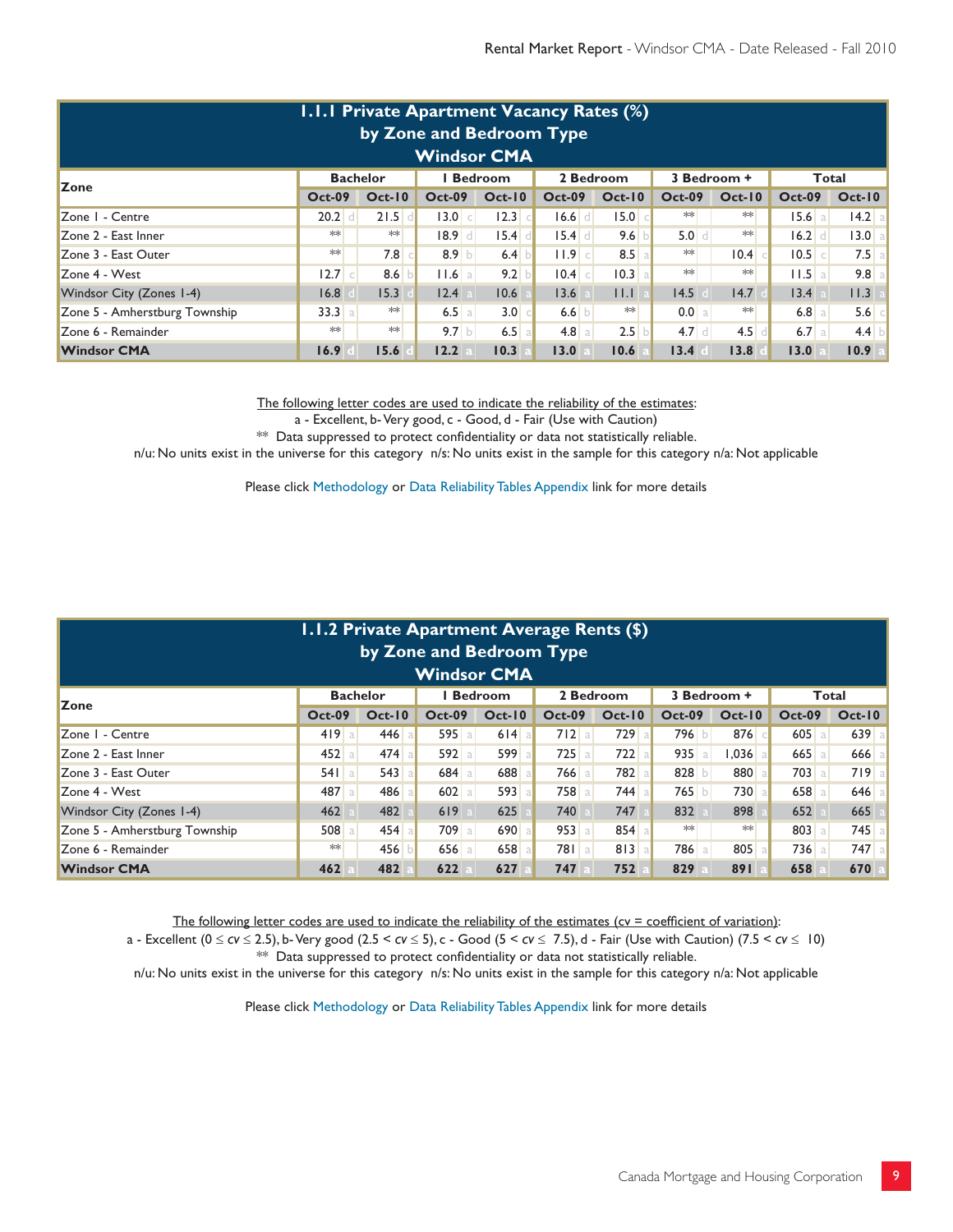| 1.1.3 Number of Private Apartment Units Vacant and Universe in October 2010                                                                          |        |       |                    |       |                |        |                |      |         |        |  |  |  |  |
|------------------------------------------------------------------------------------------------------------------------------------------------------|--------|-------|--------------------|-------|----------------|--------|----------------|------|---------|--------|--|--|--|--|
| by Zone and Bedroom Type                                                                                                                             |        |       |                    |       |                |        |                |      |         |        |  |  |  |  |
| <b>Windsor CMA</b>                                                                                                                                   |        |       |                    |       |                |        |                |      |         |        |  |  |  |  |
| 2 Bedroom<br>3 Bedroom +<br><b>Bachelor</b><br><b>Bedroom</b><br><b>Total</b>                                                                        |        |       |                    |       |                |        |                |      |         |        |  |  |  |  |
| <b>Zone</b><br>Vacant<br><b>Total</b><br>Vacant<br><b>Total</b><br><b>Total</b><br>Vacant<br><b>Total</b><br>Vacant<br><b>Vacant</b><br><b>Total</b> |        |       |                    |       |                |        |                |      |         |        |  |  |  |  |
| Zone I - Centre                                                                                                                                      | 119d   | 556   | $342$ c            | 2.789 | $240$ c        | 1,602  | $**$           | 0    | $717$ a | 5,048  |  |  |  |  |
| Zone 2 - East Inner                                                                                                                                  | $**$   | 79    | $153$ <sup>d</sup> | 995   | 78 b           | 816    | $**$           | 80   | $256$ a | 1,971  |  |  |  |  |
| Zone 3 - East Outer                                                                                                                                  | $25$ c | 320   | 108 b              | .685  | 129a           | 1,522  | 8 <sup>°</sup> | 78   | 270a    | 3,605  |  |  |  |  |
| Zone 4 - West                                                                                                                                        | 17 b   | 197   | 160 b              | 1.737 | $127$ a        | 233. ا | $**$           | 45   | 316a    | 3,212  |  |  |  |  |
| Windsor City (Zones 1-4)                                                                                                                             | 177    | 1.151 | 763                | 7.207 | 575            | 5.173  | 45             | 304  | 1.559   | 13,836 |  |  |  |  |
| Zone 5 - Amherstburg Township                                                                                                                        | $**$   |       | 5 c                | 73    | **             | 103    | $**$           | $**$ | 6 c     | 285    |  |  |  |  |
| Zone 6 - Remainder                                                                                                                                   | $**$   |       | $ 4 $ a            | 2 2   | 7 <sub>b</sub> | 290    | Hd.            | 24   | $23$ b  | 530    |  |  |  |  |
| <b>Windsor CMA</b>                                                                                                                                   | 82     | 1,162 | 782                | 7.592 | 589            | 5,566  | 46             | 331  | 1.598   | 14,651 |  |  |  |  |

The following letter codes are used to indicate the reliability of the estimates:

a - Excellent, b- Very good, c - Good, d - Fair (Use with Caution)

\*\* Data suppressed to protect confidentiality or data not statistically reliable.

n/u: No units exist in the universe for this category n/s: No units exist in the sample for this category n/a: Not applicable

Please click Methodology or Data Reliability Tables Appendix link for more details

|                                                                                       | <b>1.1.4 Private Apartment Availability Rates (%)</b><br>by Zone and Bedroom Type |            |                 |          |               |            |               |          |               |           |  |  |  |  |  |
|---------------------------------------------------------------------------------------|-----------------------------------------------------------------------------------|------------|-----------------|----------|---------------|------------|---------------|----------|---------------|-----------|--|--|--|--|--|
| <b>Windsor CMA</b>                                                                    |                                                                                   |            |                 |          |               |            |               |          |               |           |  |  |  |  |  |
| <b>Bachelor</b><br><b>Bedroom</b><br>2 Bedroom<br>3 Bedroom +<br>Total<br><b>Zone</b> |                                                                                   |            |                 |          |               |            |               |          |               |           |  |  |  |  |  |
|                                                                                       | <b>Oct-09</b>                                                                     | $Oct-10$   | <b>Oct-09</b>   | $Oct-10$ | <b>Oct-09</b> | $Oct-10$   | <b>Oct-09</b> | $Oct-10$ | <b>Oct-09</b> | $Oct-10$  |  |  |  |  |  |
| Zone I - Centre                                                                       | 21.2                                                                              | 22.6       | 15.5<br>$\circ$ | $13.7$ a | $19.5$ d      | 16.8       | $**$          | $**$     | 18.0 a        | $15.8$ a  |  |  |  |  |  |
| Zone 2 - East Inner                                                                   | $**$                                                                              | **         | 19.6            | 16.3     | $17.7$ d      | 0.4        | $**$          | **       | $17.7$ a      | $13.8$ a  |  |  |  |  |  |
| Zone 3 - East Outer                                                                   | 13.9<br>$\sigma$                                                                  | 10.0       | $10.2$ c        | 9.0 a    | 13.9a         | $10.9$ a   | $**$          | 0.4      | 2.1 a         | 9.9a      |  |  |  |  |  |
| Zone 4 - West                                                                         | $\begin{bmatrix} 4.3 \end{bmatrix}$ c                                             | 9.1 b      | 3.1 a           | 11.0 c   | 12.2          | $10.8$ a   | **            | **       | 3.1 a         | II.I a    |  |  |  |  |  |
| Windsor City (Zones 1-4)                                                              | 17.9                                                                              | 16.7       | 4.1             | 12.3     | 15.9          | 12.6       | $**$          | 16.0     | 15.3          | 12.9      |  |  |  |  |  |
| Zone 5 - Amherstburg Township                                                         | 33.3 a                                                                            | $\ast\ast$ | $7.1$ a         | 3.0      | 8.4 b         | $\ast\ast$ | $15.6$ a      | $**$     | $8.4$ a       | $6.1$ $c$ |  |  |  |  |  |
| Zone 6 - Remainder                                                                    | $**$                                                                              | $**$       | 0.7 c           | $6.9$ al | 5.8           | 2.9        | $4.7$ d       | 4.5      | $7.6$ a       | 4.8       |  |  |  |  |  |
| <b>Windsor CMA</b>                                                                    | 8.0                                                                               | 17.0       | 13.9            | 11.9     | 15.2          | 12.1       | **            | 15.0     | 14.9          | 12.5      |  |  |  |  |  |

The following letter codes are used to indicate the reliability of the estimates:

a - Excellent, b- Very good, c - Good, d - Fair (Use with Caution)

\*\* Data suppressed to protect confidentiality or data not statistically reliable.

n/u: No units exist in the universe for this category n/s: No units exist in the sample for this category n/a: Not applicable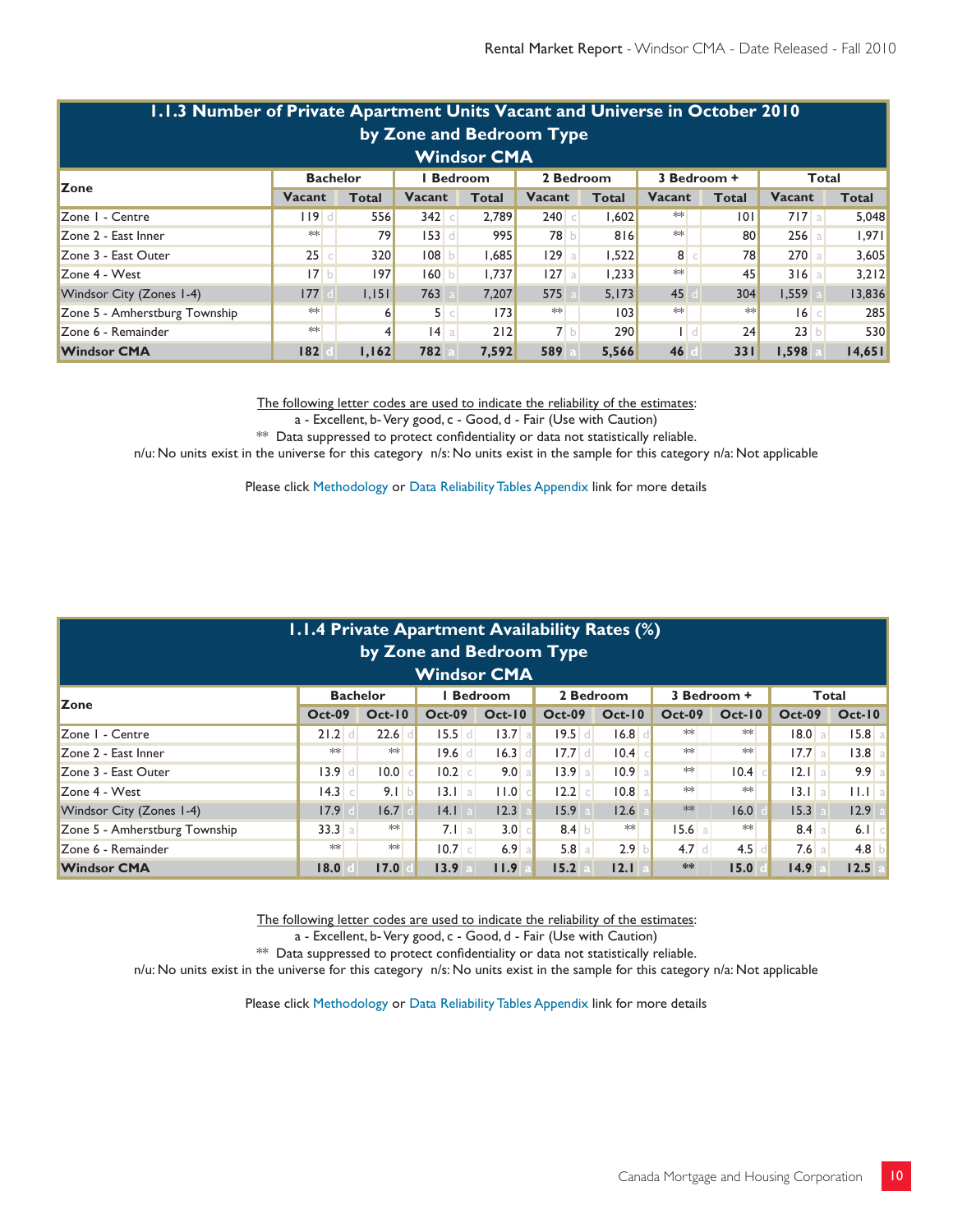|                                                                        | 1.1.5 Private Apartment Estimate of Percentage Change (%) of Average Rent |               |                |               |               |                       |               |               |                        |                  |  |  |  |  |  |
|------------------------------------------------------------------------|---------------------------------------------------------------------------|---------------|----------------|---------------|---------------|-----------------------|---------------|---------------|------------------------|------------------|--|--|--|--|--|
| by Bedroom Type                                                        |                                                                           |               |                |               |               |                       |               |               |                        |                  |  |  |  |  |  |
| <b>Windsor CMA</b>                                                     |                                                                           |               |                |               |               |                       |               |               |                        |                  |  |  |  |  |  |
| <b>Bachelor</b><br><b>Bedroom</b><br>2 Bedroom<br>3 Bedroom +<br>Total |                                                                           |               |                |               |               |                       |               |               |                        |                  |  |  |  |  |  |
| <b>Centre</b>                                                          | <b>Oct-08</b>                                                             | <b>Oct-09</b> | <b>Oct-08</b>  | <b>Oct-09</b> | <b>Oct-08</b> | <b>Oct-09</b>         | $Oct-08$      | <b>Oct-09</b> | <b>Oct-08</b>          | <b>Oct-09</b>    |  |  |  |  |  |
|                                                                        | to                                                                        | to            | to             | to            | to            | to                    | to            | to            | to                     | to               |  |  |  |  |  |
|                                                                        | <b>Oct-09</b>                                                             | $Oct-10$      | <b>Oct-09</b>  | $Oct-10$      | <b>Oct-09</b> | $Oct-10$              | <b>Oct-09</b> | $Oct-10$      | <b>Oct-09</b>          | $Oct-10$         |  |  |  |  |  |
| Zone I - Centre                                                        | $^{++}$                                                                   | $++$          | $-2.2$ b       | $^{++}$       | $-1.4$ a      | $^{++}$               | $^{++}$       | $-1.4$ d      | $-1.6$<br>$\subset$    | $^{++}$          |  |  |  |  |  |
| Zone 2 - East Inner                                                    | $^{++}$                                                                   | $^{++}$       | $-3.7$ $\circ$ | $-2.7$        | $-2.5$ b      | $-1.7$ $\circ$        | $**$          | $-2.1$        | $-2.8$                 | $-1.9$ c         |  |  |  |  |  |
| Zone 3 - East Outer                                                    | $-1.0 a$                                                                  | $-0.7$ b      | $-1.3$ a       | $-0.5$        | $-2.2$ a      | $^{++}$               | $^{++}$       | $++$          | $-1.9$ b               | $^{++}$          |  |  |  |  |  |
| Zone 4 - West                                                          | $-3.6$ $\circ$                                                            | $^{++}$       | $-4.0$ b       | $-1.4$ a      | $-1.8$ b      | $-1.8$                | $**$          | $^{++}$       | $-3.5$<br>$\mathsf{h}$ | $-1.4$ a         |  |  |  |  |  |
| Windsor City (Zones 1-4)                                               | $-1.1$                                                                    | $^{++}$       | $-2.6$         | $-0.7$        | $-1.8$        | $-0.5$                | $-4.2$        | $-0.9$        | $-2.3$                 | $-0.6$           |  |  |  |  |  |
| Zone 5 - Amherstburg Township                                          | $-4.1$ a                                                                  | $-6.9$        | $-0.4$ a       | $0.4$ b       | $0.7$ a       | 1.8                   | $**$          | $**$          | $++$                   | $0.8$ a          |  |  |  |  |  |
| Zone 6 - Remainder                                                     | $**$                                                                      | $**$          | $-3.1$ a       | $1.8$ a       | $-1.7$ a      | 2.2<br>$\overline{a}$ | $-0.2$ b      | $++$          | $-2.6$<br>a            | 1.9 <sub>a</sub> |  |  |  |  |  |
| <b>Windsor CMA</b>                                                     | $-1.2$                                                                    | $++$          | $-2.5$         | $-0.6$        | $-1.8$        | $-0.4$                | $-3.8$        | $-0.8$        | $-2.3$                 | $-0.5$           |  |  |  |  |  |

1 The Percentage Change of Average Rent is a measure of the market movement, and is based on those structures that were common to the survey sample for both years.

The following letter codes are used to indicate the reliability of the estimates:

a - Excellent, b- Very good, c - Good, d - Fair (Use with Caution)

\*\* Data suppressed to protect confidentiality or data not statistically reliable.

++ Change in rent is not statistically significant. This means that the change in rent is not statistically different than zero (0).

n/u: No units exist in the universe for this category n/s: No units exist in the sample for this category n/a: Not applicable

Please click Methodology or Data Reliability Tables Appendix link for more details

| 1.2.1 Private Apartment Vacancy Rates (%)<br>by Year of Construction and Bedroom Type<br><b>Windsor CMA</b> |               |          |                           |          |        |               |               |          |                  |          |  |  |  |  |
|-------------------------------------------------------------------------------------------------------------|---------------|----------|---------------------------|----------|--------|---------------|---------------|----------|------------------|----------|--|--|--|--|
| <b>Bachelor</b><br>2 Bedroom<br>3 Bedroom +<br><b>Bedroom</b><br>Total<br><b>Year of Construction</b>       |               |          |                           |          |        |               |               |          |                  |          |  |  |  |  |
|                                                                                                             | <b>Oct-09</b> | $Oct-10$ | $Oct-09$                  | $Oct-10$ |        | Oct-09 Oct-10 | <b>Oct-09</b> | $Oct-10$ | <b>Oct-09</b>    | $Oct-10$ |  |  |  |  |
| <b>Windsor CMA</b>                                                                                          |               |          |                           |          |        |               |               |          |                  |          |  |  |  |  |
| <b>Pre 1960</b>                                                                                             | 19.2 a        | 23.4     | 16.0 a                    | 8.8      | 23.2   | 8.7           | $**$          | $**$     | 19.0<br>$\alpha$ | $19.5$ a |  |  |  |  |
| 1960 - 1974                                                                                                 | 2.3           | 7.8      | 2.7 c                     | $7.7$ a  | 14.0 a | $11.2$ a      | 4.3           | 8.8      | 12.9a            | 8.9a     |  |  |  |  |
| 1975 - 1989                                                                                                 | $**$          | $**$     | 7.4 b                     | 6.6      | 6.0    | 6.3           | $**$          | $**$     | 6.8              | 6.6 b    |  |  |  |  |
| $1990+$                                                                                                     | $*$           | $**$     | $\mathbf{H}.\mathbf{H}$ d | 10.5     | 11.8   | 8.9           | $**$          | $**$     | 1.6              | $10.3$ d |  |  |  |  |
| Total                                                                                                       | 16.9          | 15.6     | $12.2$ a                  | 10.3     | 13.0   | 10.6          | 13.4          | 13.8     | 13.0             | $10.9$ a |  |  |  |  |

The following letter codes are used to indicate the reliability of the estimates:

a - Excellent, b- Very good, c - Good, d - Fair (Use with Caution)

\*\* Data suppressed to protect confidentiality or data not statistically reliable.

n/u: No units exist in the universe for this category n/s: No units exist in the sample for this category n/a: Not applicable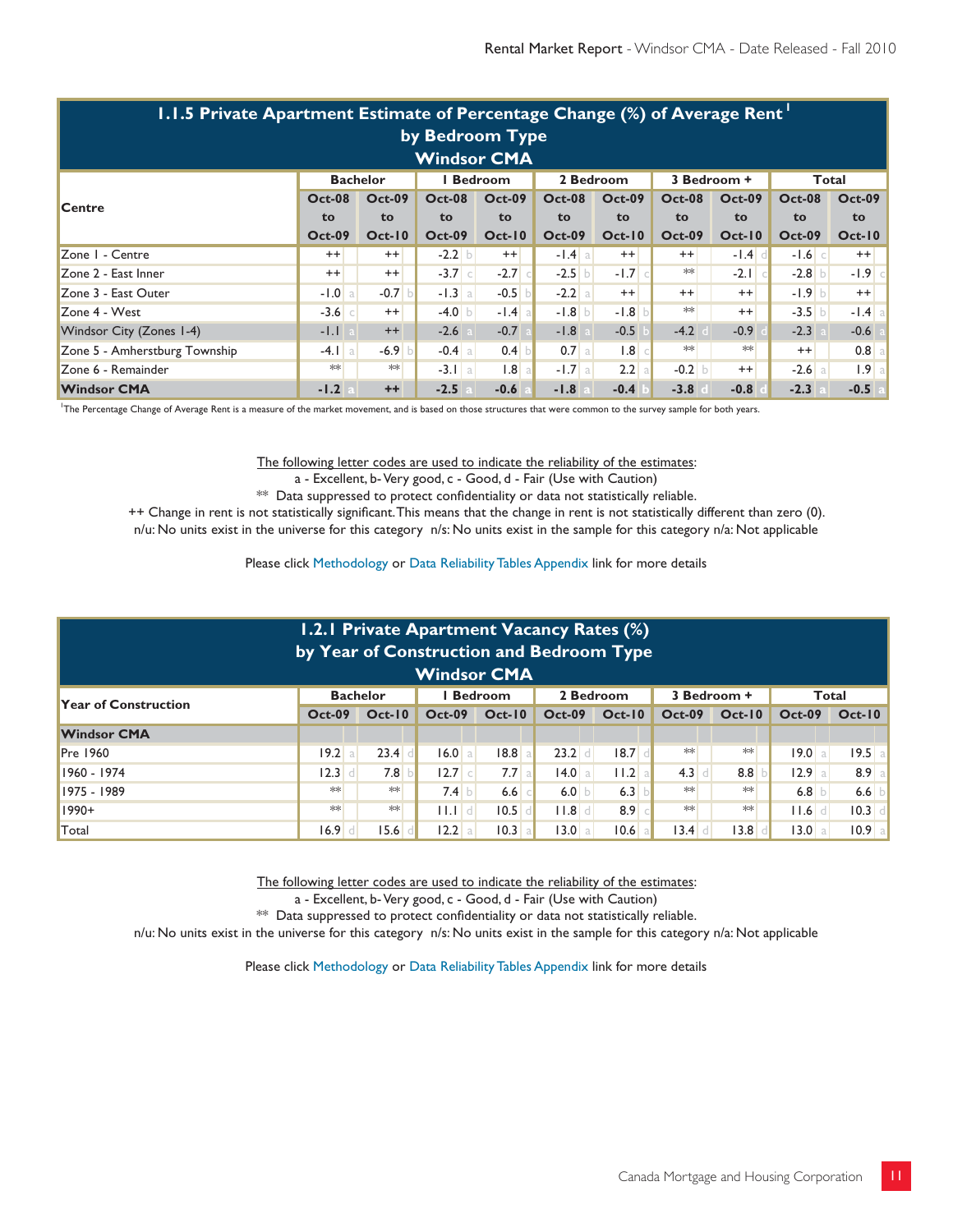|                                                                                                  | 1.2.2 Private Apartment Average Rents (\$)<br>by Year of Construction and Bedroom Type<br><b>Windsor CMA</b> |          |               |          |          |          |                 |          |               |           |  |  |  |  |  |
|--------------------------------------------------------------------------------------------------|--------------------------------------------------------------------------------------------------------------|----------|---------------|----------|----------|----------|-----------------|----------|---------------|-----------|--|--|--|--|--|
| 3 Bedroom +<br><b>Bachelor</b><br>2 Bedroom<br>I Bedroom<br>Total<br><b>Year of Construction</b> |                                                                                                              |          |               |          |          |          |                 |          |               |           |  |  |  |  |  |
|                                                                                                  | <b>Oct-09</b>                                                                                                | $Oct-10$ | <b>Oct-09</b> | $Oct-10$ | $Oct-09$ | $Oct-10$ | <b>Oct-09</b>   | $Oct-10$ | <b>Oct-09</b> | $Oct-10$  |  |  |  |  |  |
| <b>Windsor CMA</b>                                                                               |                                                                                                              |          |               |          |          |          |                 |          |               |           |  |  |  |  |  |
| <b>Pre 1960</b>                                                                                  | $418$ a                                                                                                      | 426      | 535a          | 527a     | 616a     | 606      | 763<br>a        | 712a     | 541a          | $541$ a   |  |  |  |  |  |
| 1960 - 1974                                                                                      | 530                                                                                                          | $526$ a  | 644<br>al     | $641$ a  | $755$ a  | 7661     | 913<br>$\alpha$ | 954      | $676$ a       | 680<br>aΙ |  |  |  |  |  |
| 1975 - 1989                                                                                      | 531a                                                                                                         | $566$ a  | 687 a         | $683$ a  | $822$ a  | 815a     | 899             | 1,052    | 756 a         | $747$ a   |  |  |  |  |  |
| $1990+$                                                                                          | $**$                                                                                                         | **       | $633$ a       | 652a     | $767$ a  | $753$ a  | $763$ c         | $**$     | $735$ a       | $726$ a   |  |  |  |  |  |
| Total                                                                                            | 462                                                                                                          | 482      | 622           | $627$ a  | 747      | 752a     | 829             | 891      | 658           | 670 a     |  |  |  |  |  |

The following letter codes are used to indicate the reliability of the estimates ( $cv = coefficient$  of variation):

a - Excellent ( $0 \le c$ v  $\le$  2.5), b- Very good (2.5 <  $c$ v  $\le$  5), c - Good (5 <  $c$ v  $\le$  7.5), d - Fair (Use with Caution) (7.5 <  $c$ v  $\le$  10)

\*\* Data suppressed to protect confidentiality or data not statistically reliable.

n/u: No units exist in the universe for this category n/s: No units exist in the sample for this category n/a: Not applicable

Please click Methodology or Data Reliability Tables Appendix link for more details

|                                                                                       | 1.3.1 Private Apartment Vacancy Rates (%)<br>by Structure Size and Bedroom Type |    |          |  |               |               |  |                |          |               |               |                  |          |  |  |
|---------------------------------------------------------------------------------------|---------------------------------------------------------------------------------|----|----------|--|---------------|---------------|--|----------------|----------|---------------|---------------|------------------|----------|--|--|
| <b>Windsor CMA</b>                                                                    |                                                                                 |    |          |  |               |               |  |                |          |               |               |                  |          |  |  |
| <b>Bachelor</b><br><b>Bedroom</b><br>2 Bedroom<br>3 Bedroom +<br>Total<br><b>Size</b> |                                                                                 |    |          |  |               |               |  |                |          |               |               |                  |          |  |  |
|                                                                                       | <b>Oct-09</b>                                                                   |    | $Oct-10$ |  | <b>Oct-09</b> | <b>Oct-10</b> |  | $Oct-09$       | $Oct-10$ | <b>Oct-09</b> | <b>Oct-10</b> | <b>Oct-09</b>    | $Oct-10$ |  |  |
| <b>Windsor CMA</b>                                                                    |                                                                                 |    |          |  |               |               |  |                |          |               |               |                  |          |  |  |
| 3 to 5 Units                                                                          | $**$                                                                            |    | $**$     |  | $**$          | 21.4          |  | $**$           | 16.8     | $**$          | $**$          | $18.5$ d         | 19.2     |  |  |
| 6 to 19 Units                                                                         | 21.9                                                                            |    | 19.2     |  | 18.2 a        | 15.9          |  | $21.5$ a       | 16.2 a   | $**$          | $**$          | $19.7$ a         | 16.3 a   |  |  |
| 20 to 49 Units                                                                        | $24.5$ d                                                                        |    | 21.1     |  | 14.0 a        | $10.5$ al     |  | $13.5$ c       | $10.8$ a | $**$          | $**$          | $14.9$ a         | $11.6$ a |  |  |
| 50 to 99 Units                                                                        | $**$                                                                            |    | 19.6     |  | $4.7$ d       | 6.8           |  | $-4.0$ $\circ$ | 5.2      | $**$          | $6.6$ a       | 5.3 c            | 6.9      |  |  |
| 100+ Units                                                                            | 4.6 $\vert$                                                                     |    | 3.3      |  | 3.3 b         | .8            |  | 6.0 $b$        | 3.1      | 3.4 c         | 4.4           | 4.8 <sub>b</sub> | 2.5a     |  |  |
| Total                                                                                 | 16.9                                                                            | a. | 15.6     |  | $12.2$ a      | $10.3$ a      |  | 13.0 a         | 10.6     | $13.4$ d      | 13.8          | 13.0 a           | $10.9$ a |  |  |

The following letter codes are used to indicate the reliability of the estimates:

a - Excellent, b- Very good, c - Good, d - Fair (Use with Caution)

\*\* Data suppressed to protect confidentiality or data not statistically reliable.

n/u: No units exist in the universe for this category n/s: No units exist in the sample for this category n/a: Not applicable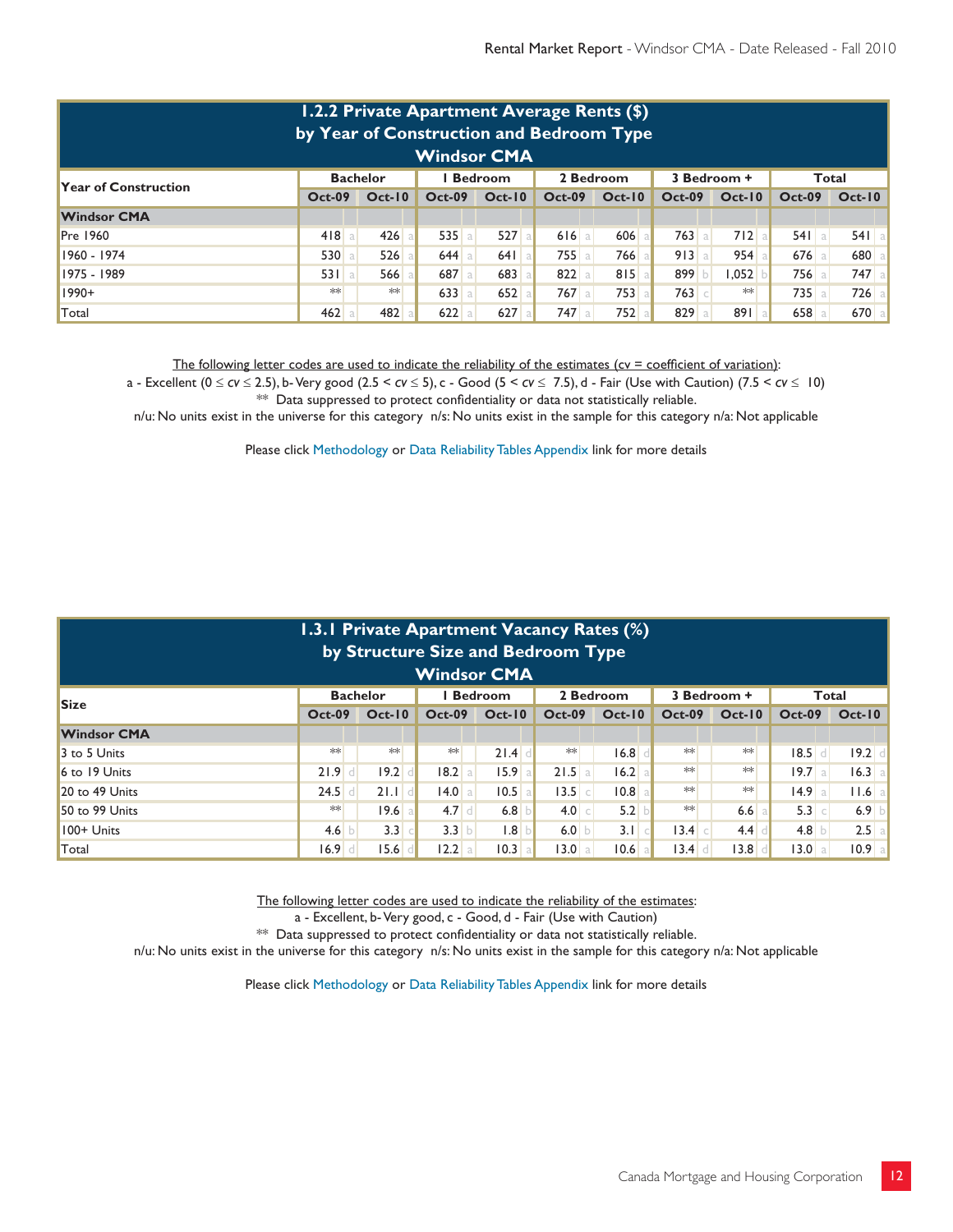|                                                                        | 1.3.2 Private Apartment Average Rents (\$)<br>by Structure Size and Bedroom Type<br><b>Windsor CMA</b> |          |               |          |               |           |               |               |          |          |  |  |  |  |  |
|------------------------------------------------------------------------|--------------------------------------------------------------------------------------------------------|----------|---------------|----------|---------------|-----------|---------------|---------------|----------|----------|--|--|--|--|--|
| <b>Bachelor</b><br>2 Bedroom<br>3 Bedroom +<br><b>Bedroom</b><br>Total |                                                                                                        |          |               |          |               |           |               |               |          |          |  |  |  |  |  |
| <b>Size</b>                                                            | $Oct-09$                                                                                               | $Oct-10$ | <b>Oct-09</b> | $Oct-10$ | <b>Oct-09</b> | $Oct-10$  | <b>Oct-09</b> | <b>Oct-10</b> | $Oct-09$ | $Oct-10$ |  |  |  |  |  |
| <b>Windsor CMA</b>                                                     |                                                                                                        |          |               |          |               |           |               |               |          |          |  |  |  |  |  |
| 3 to 5 Units                                                           | $403$ a                                                                                                | $416$ a  | $523$ a       | $514$ a  | 648           | 625<br>a. | 778 a         | 722           | 608      | 587 a    |  |  |  |  |  |
| 6 to 19 Units                                                          | 456 a                                                                                                  | 454      | $562$ a       | 558      | $682$ a       | 694<br>a  | 719a          | $737$ a       | 601a     | $602$ a  |  |  |  |  |  |
| 20 to 49 Units                                                         | 487 a                                                                                                  | 472      | 629a          | 622      | $792$ a       | 787 al    | 812a          | 879           | $666$ a  | $665$ a  |  |  |  |  |  |
| 50 to 99 Units                                                         | $506$ a                                                                                                | 512a     | $676$ a       | $676$ a  | $826$ a       | 810a      | $**$          | 1,148         | $725$ a  | $732$ a  |  |  |  |  |  |
| $100+$ Units                                                           | 440 a                                                                                                  | 515      | 694a          | 710a     | 816a          | 850       | $1,008$ a     | $1,067$ a     | $696$ a  | $743$ a  |  |  |  |  |  |
| Total                                                                  | $462$ a                                                                                                | 482      | $622$ a       | $627$ a  | 747 a         | $752$ a   | 829           | 891a          | 658      | $670$ a  |  |  |  |  |  |

The following letter codes are used to indicate the reliability of the estimates ( $cv = coefficient$  of variation):

a - Excellent (0 ≤ *cv* ≤ 2.5), b- Very good (2.5 < *cv* ≤ 5), c - Good (5 < *cv* ≤ 7.5), d - Fair (Use with Caution) (7.5 < *cv* ≤ 10) \*\* Data suppressed to protect confidentiality or data not statistically reliable.

n/u: No units exist in the universe for this category n/s: No units exist in the sample for this category n/a: Not applicable

Please click Methodology or Data Reliability Tables Appendix link for more details

|                                                                | 1.3.3 Private Apartment Vacancy Rates (%)<br>by Structure Size and Zone<br><b>Windsor CMA</b> |          |               |          |               |           |               |                  |               |               |  |  |  |  |  |
|----------------------------------------------------------------|-----------------------------------------------------------------------------------------------|----------|---------------|----------|---------------|-----------|---------------|------------------|---------------|---------------|--|--|--|--|--|
| 20-49<br>50-99<br>$100+$<br>$3 - 5$<br>$6 - 19$<br><b>Zone</b> |                                                                                               |          |               |          |               |           |               |                  |               |               |  |  |  |  |  |
|                                                                | <b>Oct-09</b>                                                                                 | $Oct-10$ | <b>Oct-09</b> | $Oct-10$ | <b>Oct-09</b> | $Oct-10$  | <b>Oct-09</b> | $Oct-10$         | <b>Oct-09</b> | $Oct-10$      |  |  |  |  |  |
| Zone I - Centre                                                | $**$                                                                                          | 23.1     | 20.4          | 19.0     | 19.9          | $ 8.1 $ a | $*$           | $*$              | 8.1<br>b      | $2.9$ $\circ$ |  |  |  |  |  |
| Zone 2 - East Inner                                            | $**$                                                                                          | $**$     | 28.5          | 22.3     | 17.3          | $**$      | $*$           | 4.9 <sub>a</sub> | $**$          | $*$           |  |  |  |  |  |
| Zone 3 - East Outer                                            | $**$                                                                                          | 27.0     | 8.7 <br>a.    | 13.6     | 4.0           | 8.5       | $*\ast$       | $*\ast$          | 2.0           | $2.5$ a       |  |  |  |  |  |
| <b>Zone 4 - West</b>                                           | $12.4$ d                                                                                      | 12.2     | 5.1 a         | 13.0 a   | 13.0          | 11.2      | $4.8$ a       | $2.6$ a          | n/u           | n/u           |  |  |  |  |  |
| Windsor City (Zones 1-4)                                       | 19.0                                                                                          | 19.5     | 19.9          | 16.9     | 15.3          | 11.8      | 5.5           | 7.3              | 5.0           | 2.6           |  |  |  |  |  |
| Zone 5 - Amherstburg Township                                  | $24.9$ d                                                                                      | $**$     | 0.0 a         | $*$      | $**$          | $*$       | $*$           | $*$              | n/u           | n/u           |  |  |  |  |  |
| Zone 6 - Remainder                                             | $2.9$ c                                                                                       | $**$     | $19.1$ a      | 8.0      | n/u           | n/u       | $*$           | $*$              | $*$           | $**$          |  |  |  |  |  |
| <b>Windsor CMA</b>                                             | 18.5                                                                                          | 19.2     | 19.7          | 16.3     | 14.9          | 11.6      | 5.3           | 6.9              | 4.8           | 2.5           |  |  |  |  |  |

The following letter codes are used to indicate the reliability of the estimates:

a - Excellent, b- Very good, c - Good, d - Fair (Use with Caution)

\*\* Data suppressed to protect confidentiality or data not statistically reliable.

n/u: No units exist in the universe for this category n/s: No units exist in the sample for this category n/a: Not applicable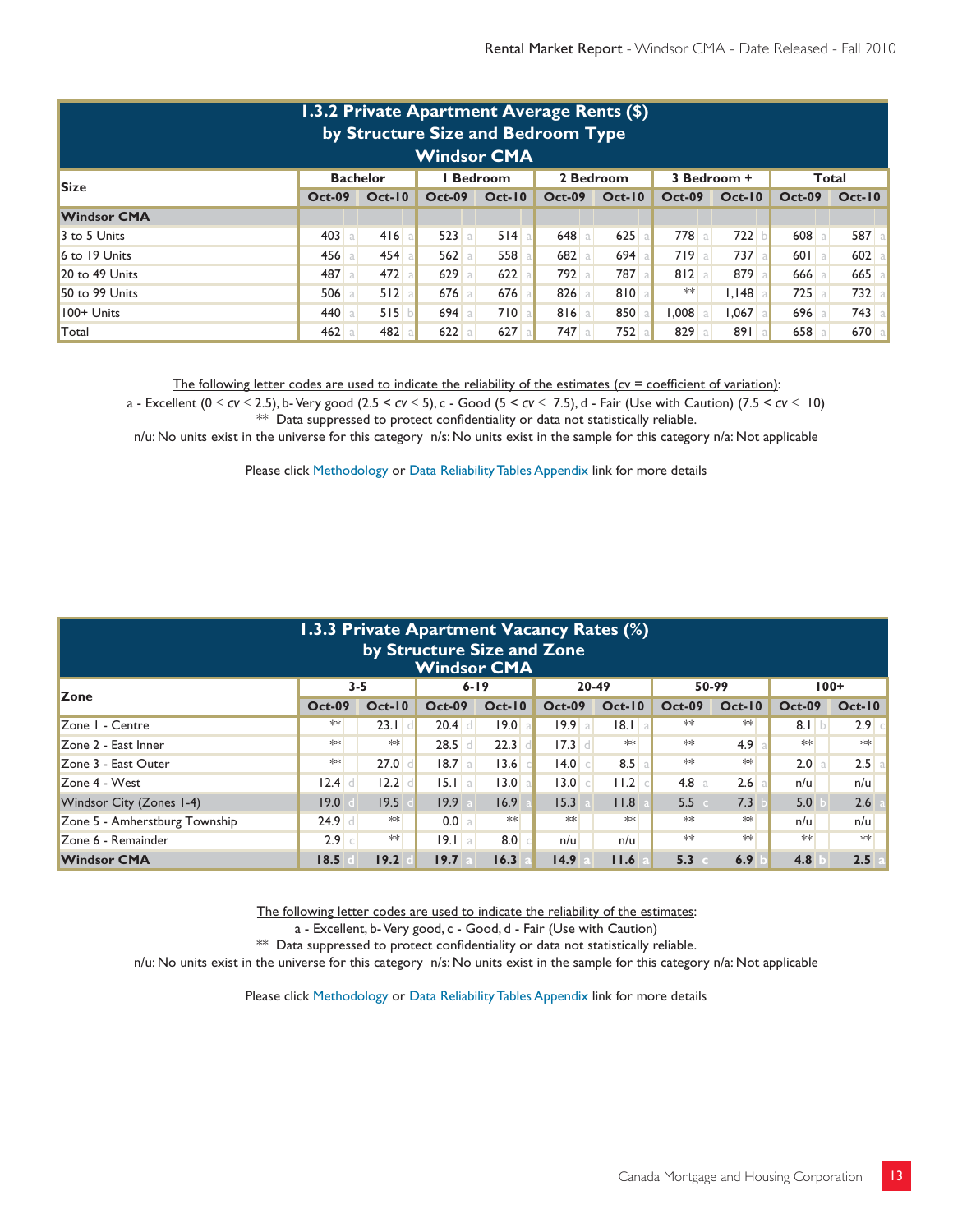| 1.4 Private Apartment Vacancy Rates (%)<br>by Rent Range and Bedroom Type<br><b>Windsor CMA</b> |                 |  |               |               |                   |          |          |           |                      |                  |               |     |                  |               |    |             |
|-------------------------------------------------------------------------------------------------|-----------------|--|---------------|---------------|-------------------|----------|----------|-----------|----------------------|------------------|---------------|-----|------------------|---------------|----|-------------|
| <b>Rent Range</b>                                                                               | <b>Bachelor</b> |  |               |               | <b>Bedroom</b>    |          |          | 2 Bedroom |                      |                  | 3 Bedroom +   |     |                  | Total         |    |             |
|                                                                                                 | <b>Oct-09</b>   |  | <b>Oct-10</b> | <b>Oct-09</b> |                   |          | $Oct-10$ |           | $Oct-10$<br>$Oct-09$ |                  | <b>Oct-09</b> |     | $Oct-10$         | <b>Oct-09</b> |    | $Oct-10$    |
| <b>Windsor CMA</b>                                                                              |                 |  |               |               |                   |          |          |           |                      |                  |               |     |                  |               |    |             |
| <b>LT \$500</b>                                                                                 | $20.5$ d        |  | $20.1$ d      |               | 20.3<br>d I       | 15.4     |          | $**$      |                      | $**$             | $**$          |     | n/s              | 21.0          | d. | $18.5$ d    |
| \$500 - \$599                                                                                   | 3.8 c           |  | 13.4          |               | $18.6$ a          | 16.5     |          | 27.7      |                      | $**$             | $**$          |     | $**$             | $19.4$ a      |    | 17.0<br>-al |
| $$600 - $699$                                                                                   | **              |  | 5.9           |               | $11.7$ a          | 8.4      |          | 20.0      |                      | 15.8             | $**$          |     | $**$             | $14.5$ a      |    | $10.7$ a    |
| \$700 - \$799                                                                                   | **              |  | n/s           |               | $3.4 \, \text{c}$ | 4.2      |          | 4.1 c     |                      | $12.4$ a         | $**$          |     | $**$             | $9.8$ a       |    | $8.5$ a     |
| \$800 - \$899                                                                                   | **              |  | n/s           |               | $**$              | 3.4      |          | 4.0       |                      | 4.3              | $**$          |     | $**$             | $4.2$ $\circ$ |    | 4.8<br>ÐI   |
| $$900+$                                                                                         | n/s             |  | n/s           |               | $**$              | $**$     |          | 5.0 c     |                      | 1.7 <sub>b</sub> | $**$          |     | 2.7 <sub>°</sub> | $4.9$ $\circ$ |    | 1.9<br>ЪI   |
| Total                                                                                           | $16.9$ d        |  | 15.6          |               | $12.2$ a          | $10.3$ a |          | 13.0      |                      | $10.6$ a         |               | 3.4 | 3.8              | 13.0 a        |    | $10.9$ a    |

The following letter codes are used to indicate the reliability of the estimates:

a - Excellent, b- Very good, c - Good, d - Fair (Use with Caution)

\*\* Data suppressed to protect confidentiality or data not statistically reliable.

n/u: No units exist in the universe for this category n/s: No units exist in the sample for this category n/a: Not applicable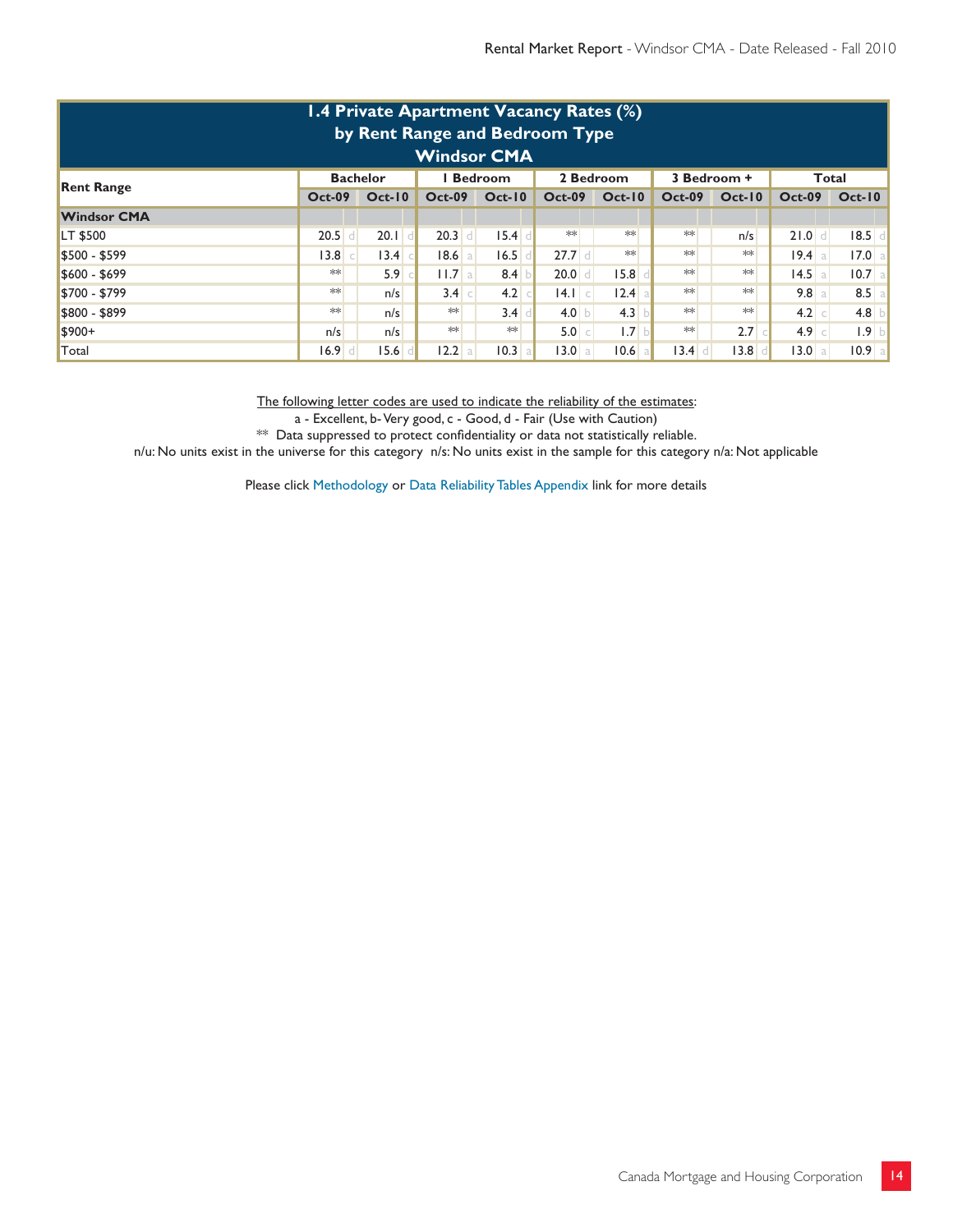## **Technical note:**

*Difference between Percentage Change of Average Rents (Existing and New Structures) AND Percentage Change of Average Rents from Fixed Sample (Existing Structures Only):*

Percentage Change of Average Rents (New and Existing Structures): The increase/decrease obtained from the calculation of percentage change of average rents between two years (example: \$500 in the previous year vs. \$550 in current survey represents an increase of 10 percent) is impacted by changes in the composition of the rental universe (e.g. the inclusion of newly built luxury rental buildings in the survey, rental units renovated/upgraded or changing tenants could put upward pressure on average rents in comparison to the previous year) as well as by the rent level movement (e.g. increase/decrease in the level of rents that landlords charge their tenants).

Percentage Change of Average Rents from Fixed Sample (Existing Structures Only): This is a measure that estimates the rent level movement. The estimate is based on structures that were common to the survey sample for both the previous year and the current October Rental Market Surveys. However, some composition effects still remain e.g. rental units renovated/upgraded or changing tenants because the survey does not collect data to such level of details.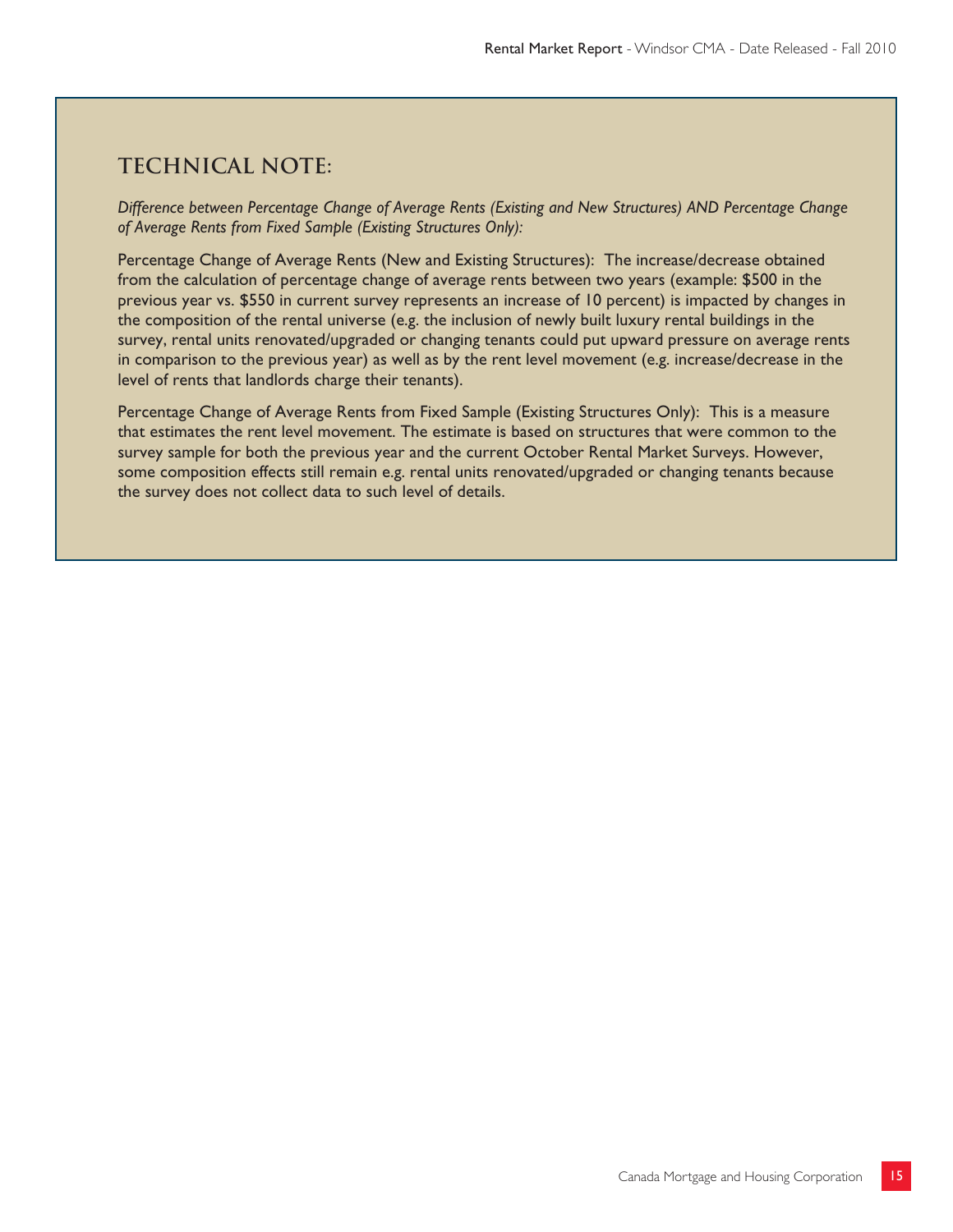# **METHODOLOGY FOR RENTAL MARKET SURVEY**

Canada Mortgage and Housing Corporation (CMHC) conducts the **Rental Market Survey** (RMS) every year in April and October to estimate the relative strengths in the rental market. The survey is conducted on a sample basis in all urban areas with populations of 10,000 and more. The survey targets only privately initiated structures with at least three rental units, which have been on the market for at least three months. The survey collects market rent, available and vacant unit data from sampled structures. Most RMS data contained in this publication refer to privately initiated apartment structures.

The survey is conducted by a combination of telephone interviews and site visits, and information is obtained from the owner, manager, or building superintendent. The survey is conducted during the first two weeks of April/October, and the results reflect market conditions at that time.

CMHC's Rental Market Survey provides a snapshot of vacancy and availability rates, and average rents in both new and existing structures. In October 2006, CMHC has introduced a new measure for the change in rent that is calculated based on existing structures only. This estimate is based on structures that were common to the survey sample the previous year and the current year of the Rental Market Survey. The change in rent in existing structures is an estimate of the change in rent that the landlords charge and removes compositional effects on the rent level movement due to new buildings, conversions, and survey sample rotation. The estimate of per cent change in rent is available in the Rental Market Report – Canada Highlights , Provincial Highlights, and the local Rental Market Reports. The rent levels in new and existing structures are also published. While the per cent change in rents in existing structures published in the reports are statistically significant, changes in rents that one might calculate based on rent levels in new and existing structures may or may not be statistically significant.

# **METHODOLOGY FOR SECONDARY RENTAL MARKET SURVEY**

Canada Mortgage and Housing Corporation (CMHC) conducts a survey of the **Secondary Rental Market** (SRMS) in September and October to estimate the relative strengths in the secondary rental market which is defined as those dwellings not covered by the regular RMS. CMHC has identified the following dwelling components to be included in SRMS:

- Rented single-detached houses.
- Rented double (semi-detached) houses (i.e.. Two units of approximate equal size and under one roof that are situated either side-by-side or front-to-back).
- Rented freehold row/town homes.
- Rented duplex apartments (i.e.. one-above-other).
- Rented accessory apartments (separate dwelling units that are located within the structure of another dwelling type).
- Rented condominiums (can be any dwelling type but are primarily apartments).
- One or two apartments which are part of a commercial or other type of structure.

The SRMS has three components which are conducted in selected CMAs:

- A Household Rent Survey of all households to collect information about rents.
- A Condominium Apartment Rent Survey of households living in condominium apartments to collect information about rents.
- A Condominium Apartment Vacancy Survey of condominium apartment owners to collect vacancy information.

All three surveys are conducted by telephone interviews. For the condominium apartment vacancy survey, information is obtained from the owner, manager, or building superintendent and can be supplemented by site visits if no telephone contact is made. For the other two surveys, information is collected from an adult living in the household. All surveys are conducted in September and October, and the results reflect market conditions at that time.

CMHC publishes the number of units rented and vacancy rates for the condominium vacancy survey. For the condominium rent and household rent surveys, the average rent is published. A letter code representing the statistical reliability (i.e., the coefficient of variation (CV)) for each estimate is provided to indicate the data reliability. Rented condominium apartments were surveyed in the following CMAs: Vancouver, Victoria, Calgary, Edmonton, Regina, Saskatoon, Toronto, Ottawa, Montréal and Québec (NOTE: condo rent data was not collected for Regina and Saskatoon). Other secondary rental market units were surveyed in Abbotsford, Barrie, Calgary, Edmonton, Halifax, Montreal, Ottawa, Quebec, St. John's, Toronto, Regina, Saskatoon, Kelowna, Vancouver and Victoria.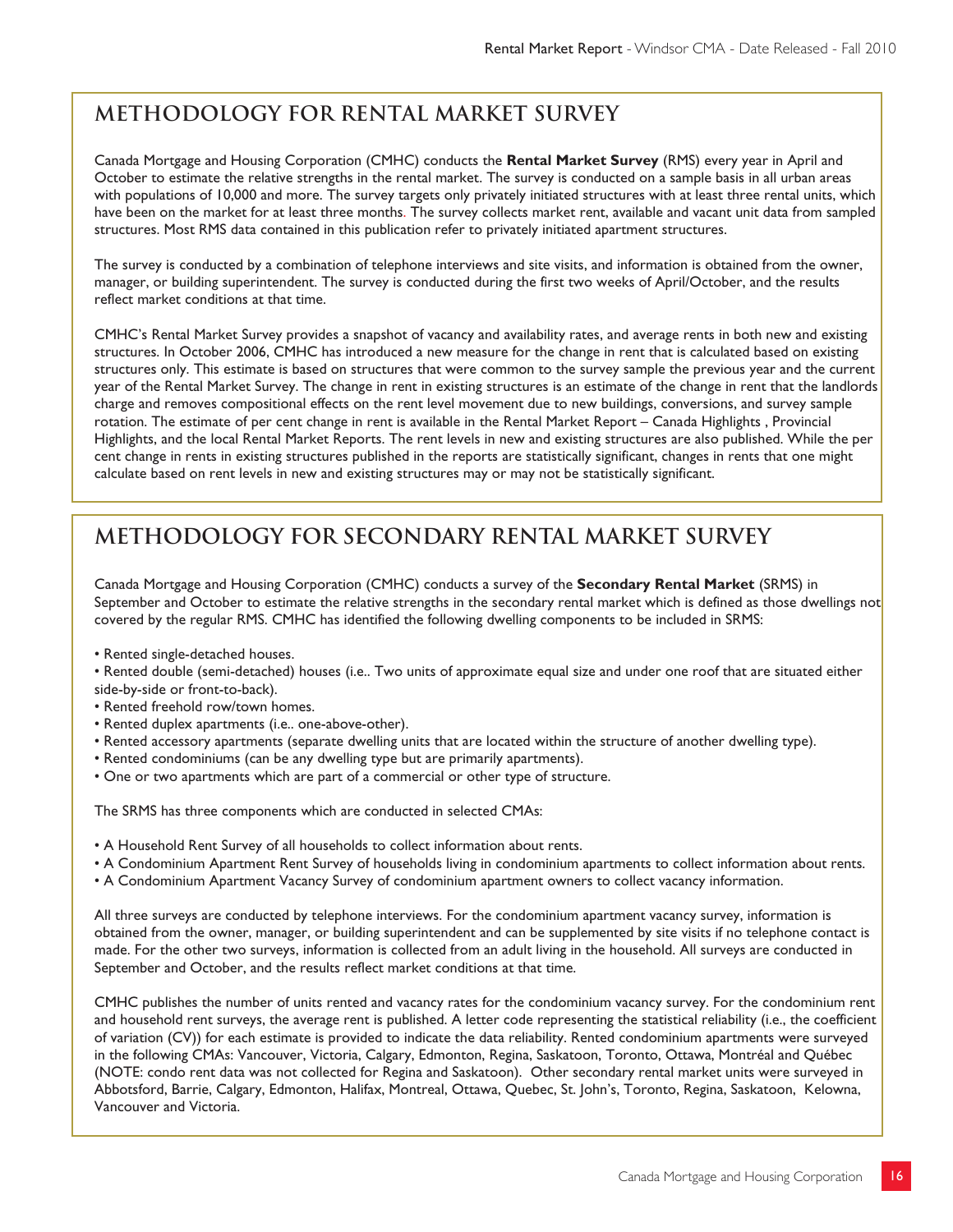# **Definitions**

**Availability:** A rental unit is considered available if the existing tenant has given, or has received, notice to move, and a new tenant has not signed a lease; or the unit is vacant (see definition of vacancy below).

**Rent:** The rent refers to the actual amount tenants pay for their unit. No adjustments are made for the inclusion or exclusion of amenities and services such as heat, hydro, parking, and hot water. For available and vacant units, the rent is the amount the owner is asking for the unit.

It should be noted that the average rents reported in this publication provide a sound indication of the amounts paid by unit size and geographical sector. Utilities such as heating, electricity and hot water may or may not be included in the rent.

**Rental Apartment Structure:** Any building containing three or more rental units, of which at least one unit is not ground oriented. Owner-occupied units are not included in the rental building unit count.

**Rental Row (Townhouse) Structure:** Any building containing three or more rental units, all of which are ground oriented with vertical divisions. Owner-occupied units are not included in the rental building unit count. These row units in some centres are commonly referred to as townhouses.

**Vacancy:** A unit is considered vacant if, at the time of the survey, it is physically unoccupied and available for immediate rental.

#### **Definitions of Census Areas referred to in this publication are as follows:**

A census metropolitan area (CMA) or a census agglomeration (CA) is formed by one or more adjacent municipalities centred on a large urban area (known as the urban core). The census population count of the urban core is at least 10,000 to form a census agglomeration and at least 100,000 to form a census metropolitan area. To be included in the CMA or CA, other adjacent municipalities must have a high degree of integration with the central urban area, as measured by commuting flows derived from census place of work data. CMAs and CAs contain whole municipalities or Census Subdivisions.

All data presented in this publication is based on Statistics Canada's 2001 and 2006 Census area definitions.

#### **Acknowledgement**

The Rental Market Survey and the Secondary Rental Market Survey could not have been conducted without the cooperation of the rental property owners, managers, building superintendents and household members throughout Canada. CMHC acknowledges their hard work and assistance in providing timely and accurate information. As a result of their contribution, CMHC is able to provide information that benefits the entire housing industry.

#### **Rental Affordability Indicator**

Canada Mortgage and Housing Corporation has developed a new rental affordability indicator to gauge how affordable a rental market is for those households which rent within that market. The level of income required for a household to rent a median priced twobedroom apartment, using 30 per cent of its income, is calculated. The three-year moving average of median income of renters' households in a centre is then divided by this required income. The resulting number is then multiplied by 100 to form the indicator. A value above 100 indicates that less than 30 per cent of the median income is required to rent a two-bedroom apartment, conversely, a value below 100 indicates that more than 30 per cent of the median income is required to rent the same unit. In general, as the indicator increases, the market becomes more affordable; as the indicator declines, the market becomes less affordable.

Median renter household income estimates used in the calculation of the rental affordability indicator are based on results of Statistics Canada's Survey of Labour and Income Dynamics. Results for this survey are available from 1994 to 2005. CMHC has developed forecasts of median renter household income since 2006.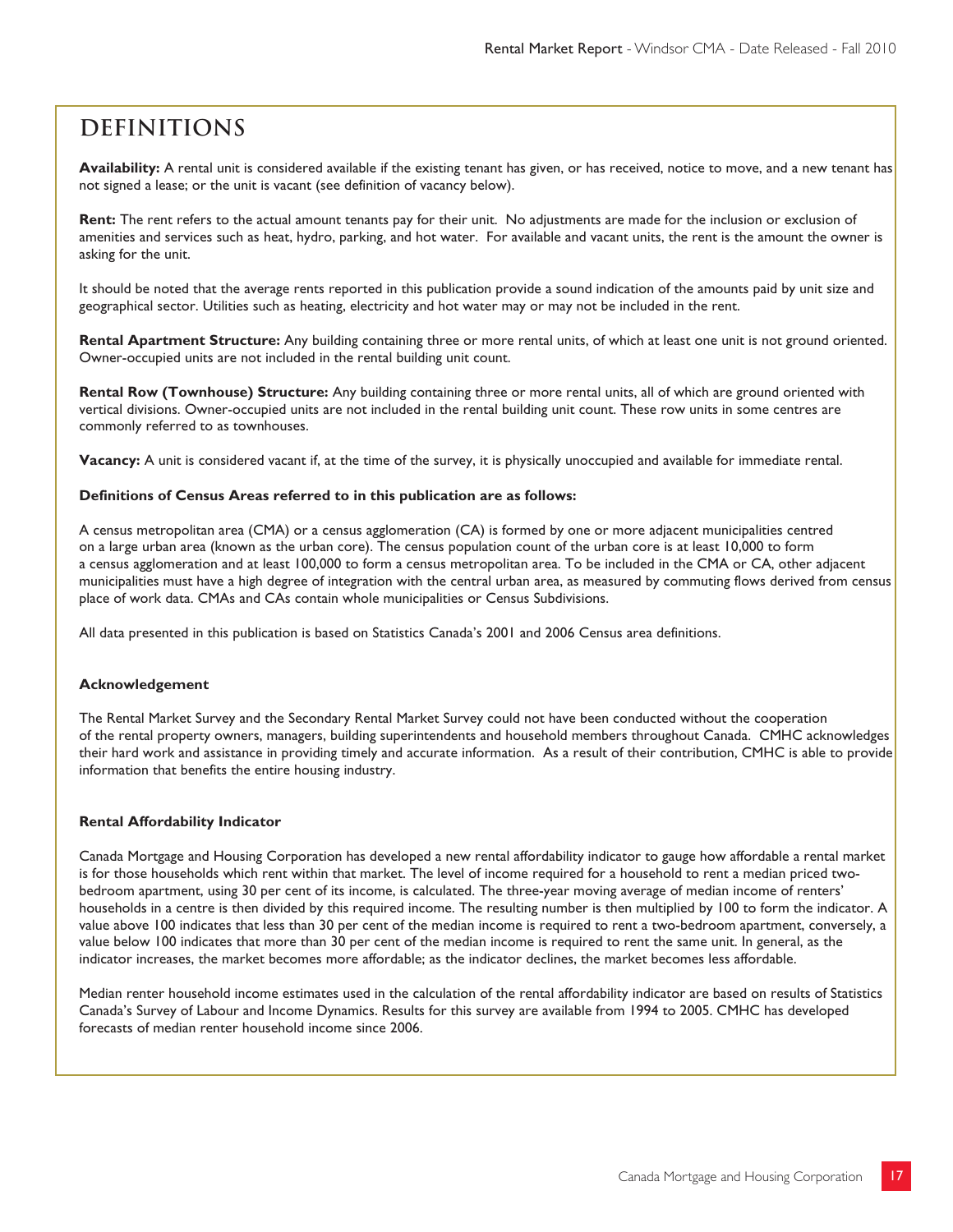# CMHC—Home to Canadians

Canada Mortgage and Housing Corporation (CMHC) has been Canada's national housing agency for more than 60 years.

Together with other housing stakeholders, we help ensure that the Canadian housing system remains one of the best in the world. We are committed to helping Canadians access a wide choice of quality, environmentally sustainable and affordable homes – homes that will continue to create vibrant and healthy communities and cities across the country.

For more information, visit our website at www.cmhc.ca

You can also reach us by phone at 1-800-668-2642 or by fax at 1-800-245-9274. Outside Canada call 613-748-2003 or fax to 613-748-2016.

Canada Mortgage and Housing Corporation supports the Government of Canada policy on access to information for people with disabilities. If you wish to obtain this publication in alternative formats, call 1-800-668-2642.

The Market Analysis Centre's (MAC) electronic suite of national standardized products is available for free on CMHC's website. You can view, print, download or subscribe to future editions and get market information e-mailed automatically to you the same day it is released. It's quick and convenient! Go to www.cmhc.ca/housingmarketinformation

For more information on MAC and the wealth of housing market information available to you, visit us today at www.cmhc.ca/housingmarketinformation

To subscribe to priced, printed editions of MAC publications, call 1-800-668-2642.

©2010 Canada Mortgage and Housing Corporation. All rights reserved. CMHC grants reasonable rights of use of this publication's content solely for personal, corporate or public policy research, and educational purposes. This permission consists of the right to use the content for general reference purposes in written analyses and in the reporting of results, conclusions, and forecasts including the citation of limited amounts of supporting data extracted from this publication. Reasonable and limited rights of use are also permitted in commercial publications subject to the above criteria, and CMHC's right to request that such use be discontinued for any reason.

Any use of the publication's content must include the source of the information, including statistical data, acknowledged as follows:

Source: CMHC (or "Adapted from CMHC," if appropriate), name of product, year and date of publication issue.

Other than as outlined above, the content of the publication cannot be reproduced or transmitted to any person or, if acquired by an organization, to users outside the organization. Placing the publication, in whole or part, on a website accessible to the public or on any website accessible to persons not directly employed by the organization is not permitted. To use the content of any CMHC Market Analysis publication for any purpose other than the general reference purposes set out above or to request permission to reproduce large portions of, or entire CMHC Market Analysis publications, please contact: the Canadian Housing Information Centre (CHIC) at mailto:chic@cmhc.gc.ca; 613-748-2367 or 1-800-668-2642.

For permission, please provide CHIC with the following information: Publication's name, year and date of issue.

Without limiting the generality of the foregoing, no portion of the content may be translated from English or French into any other language without the prior written permission of Canada Mortgage and Housing Corporation.

The information, analyses and opinions contained in this publication are based on various sources believed to be reliable, but their accuracy cannot be guaranteed. The information, analyses and opinions shall not be taken as representations for which Canada Mortgage and Housing Corporation or any of its employees shall incur responsibility.